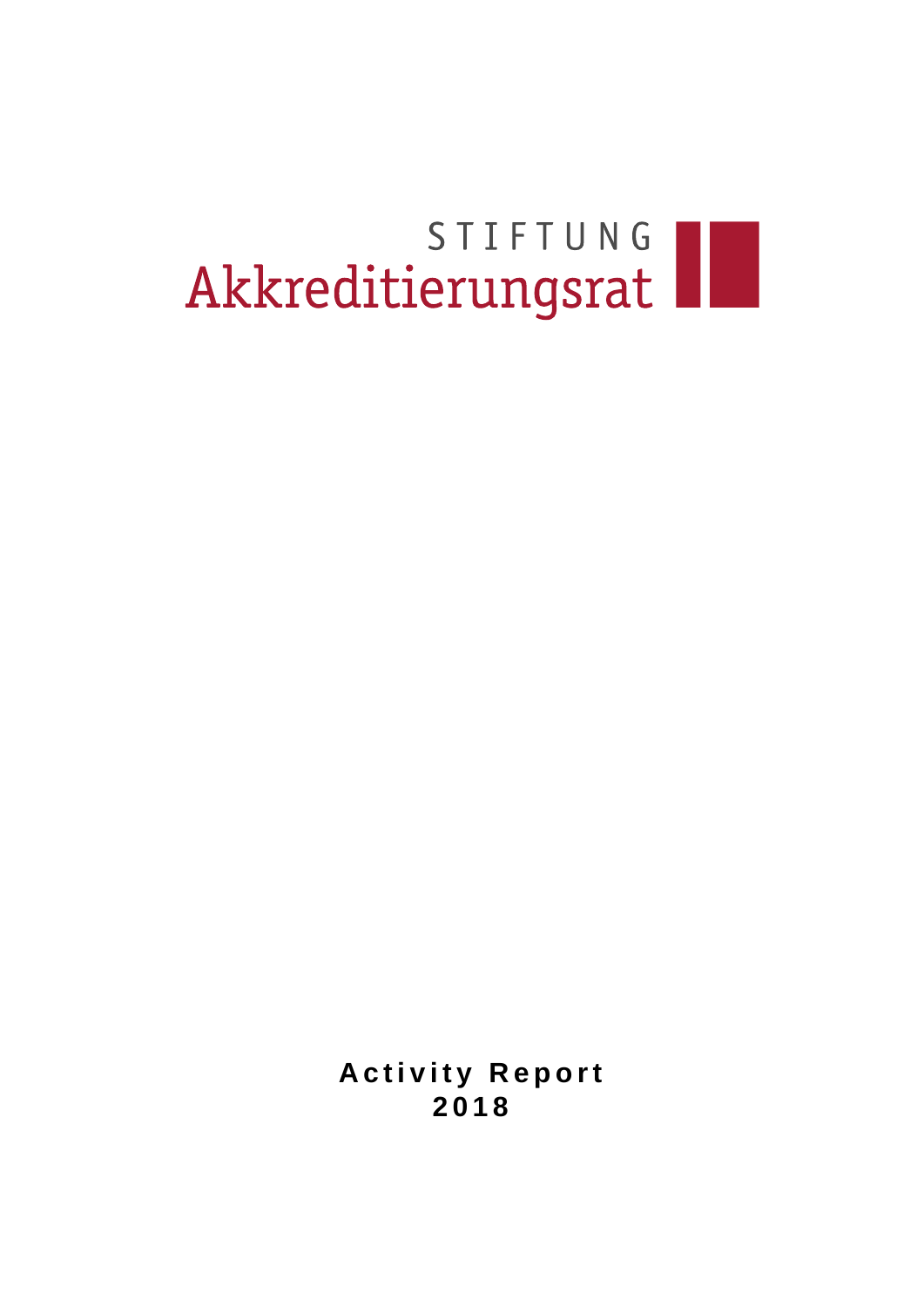# STIFTUNG

**Printed Matter AR 64/2019**

Head Office of the Foundation Accreditation Council (Stiftung Akkreditierungsrat) Adenauerallee 73, 53113 Bonn, Germany

Phone: 0228-338 306-0 Fax: 0228-338 306-79

E-mail: akr@akkreditierungsrat.de Website: **[https://www.akkreditierungsrat.de](https://www.akkreditierungsrat.de/)**

Editors: Sandra Schulmeister M.A., Dr. Olaf Bartz Bonn, Germany, 24 June 2019

This document also serves as an Annual Report within the meaning of section 44 of the North-Rhine Westphalia Fiscal Code (LHO NRW)

This document – including excerpts – may only be reprinted and used in electronic systems with the prior written consent of the Foundation for the Foundation Accreditation Council.

All links in the activity report refer to the website as of the end of June 2019. Following the upcoming relaunch of the website, a revised version of the activity report will be made available with updated links.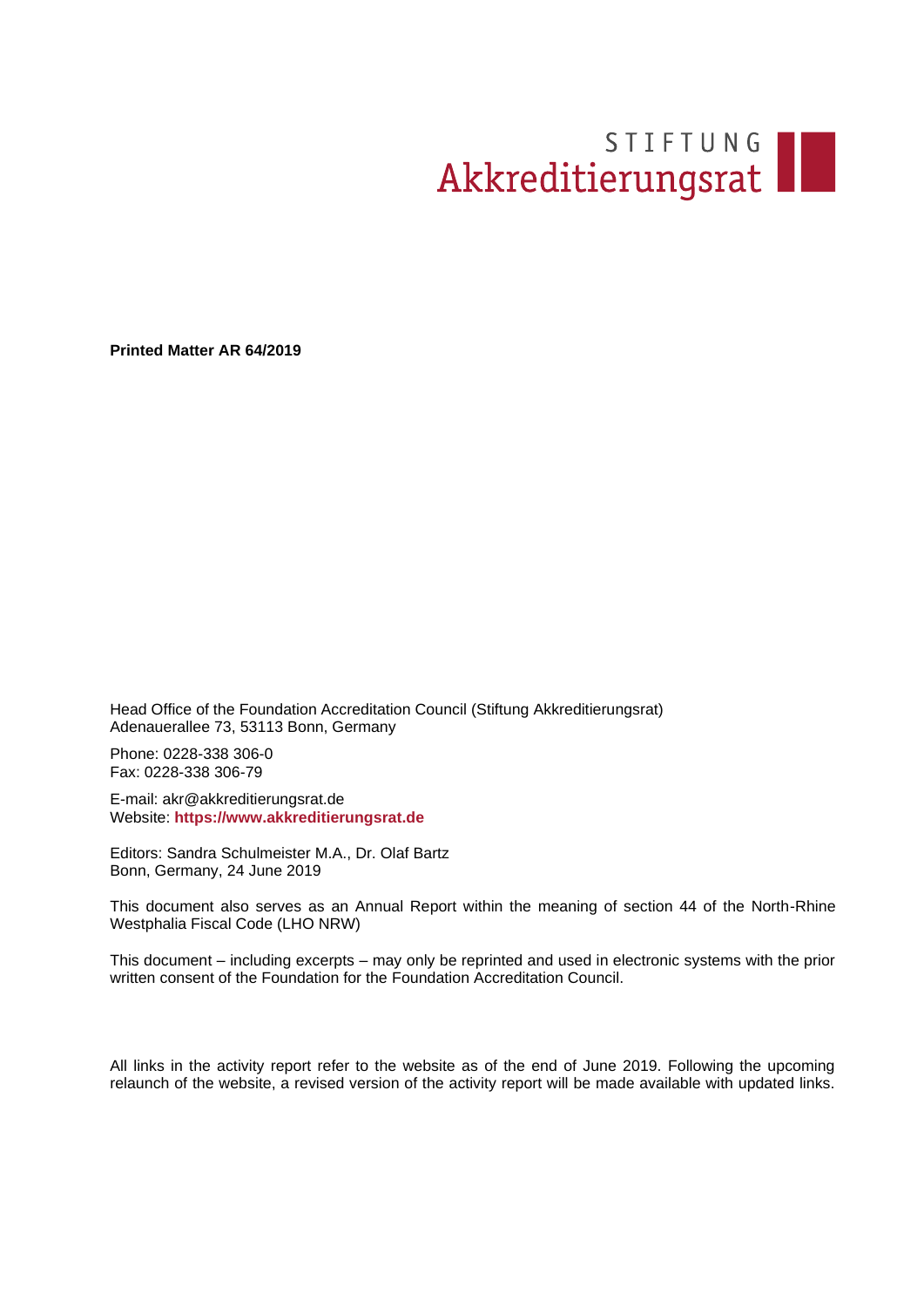## **Activity Report 2018**

Reporting period: January – December 2018

#### **Contents**

|     | Foreword                                                                               | 4              |
|-----|----------------------------------------------------------------------------------------|----------------|
|     | Overview                                                                               | 5              |
| 1.  | <b>Current developments</b>                                                            | 6              |
| 1.1 | The new Accreditation Council and its new tasks                                        | 6              |
| 1.2 | The transformation process: The Accreditation Council goes digital                     | $\overline{7}$ |
| 2.  | Accreditation Council activities in 2018: Responsibilities and outcomes                | $\overline{7}$ |
| 2.1 | Accreditation and reaccreditation of study programmes and quality assurance<br>systems | $\overline{7}$ |
| 2.2 | Applications for extensions and cluster approvals                                      | 8              |
| 2.3 | Authorisation of agencies                                                              | 8              |
| 2.4 | <b>Accreditation Council resolutions</b>                                               | 9              |
| 2.5 | Monitoring of the accreditation process                                                | 9              |
| 2.6 | Events                                                                                 | 9              |
| 2.7 | Working groups                                                                         | 9              |
| 3.  | <b>International cooperation</b>                                                       | 10             |
| 4.  | <b>Information and communication</b>                                                   | 12             |
| 4.1 | Presentation, information and consultation                                             | 12             |
| 4.2 | Publication of accreditation data                                                      | 12             |
| 4.3 | Communication with agencies                                                            | 14             |
| 4.4 | Statistical data                                                                       | 14             |
| 5.  | <b>Resources</b>                                                                       | 15             |
| 5.1 | Finances                                                                               | 15             |
| 5.2 | Human, spatial and material resources                                                  | 15             |
|     | Appendices                                                                             | 17             |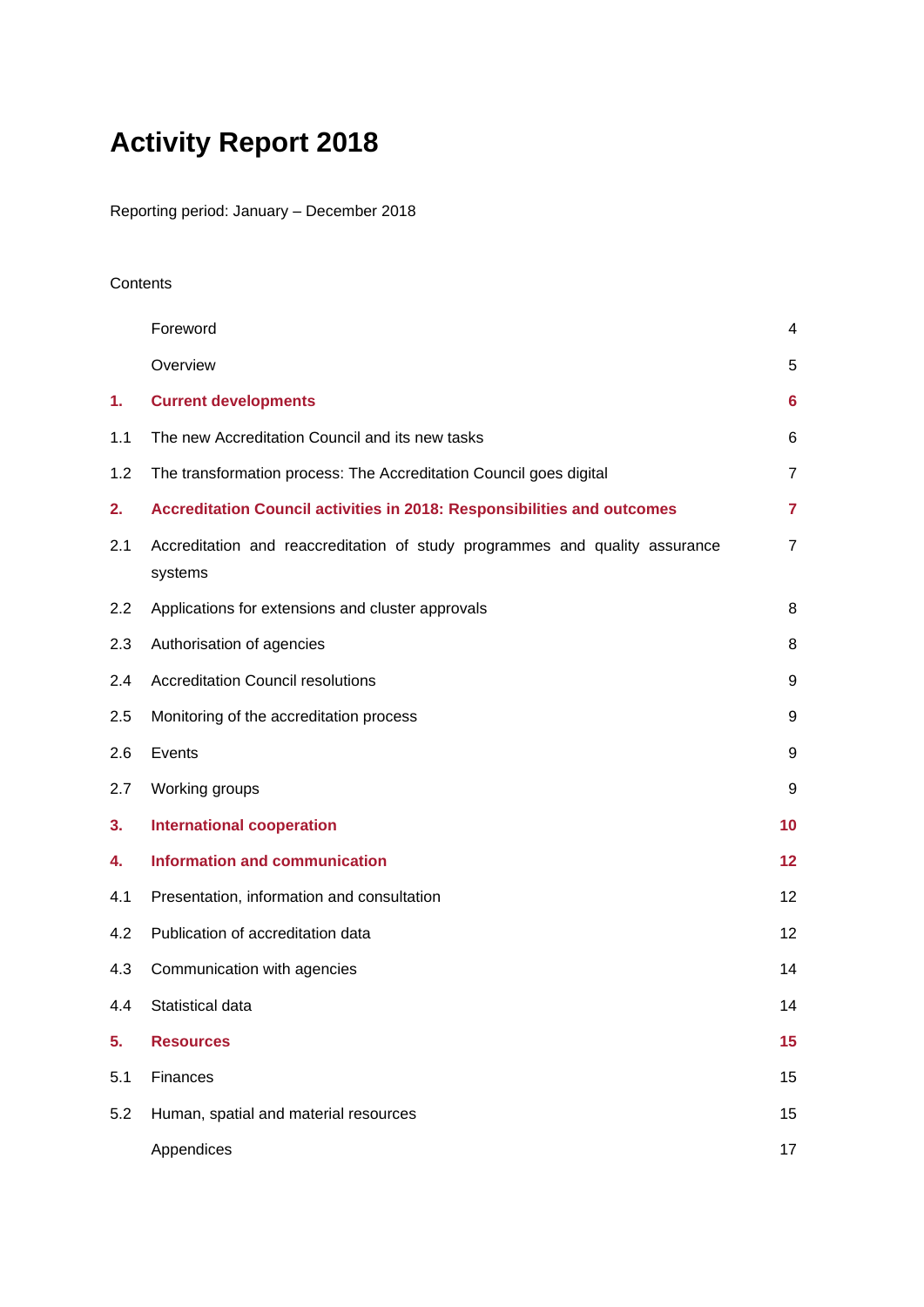#### <span id="page-3-0"></span>**Foreword**

In an impressive show of the ability of the sixteen German states to get things done, all states parliaments ratified the Interstate Treaty in the course of 2017, thus meeting the [requirements of the Federal Constitutional](https://www.bundesverfassungsgericht.de/SharedDocs/Entscheidungen/DE/2016/02/ls20160217_1bvl000810.html)  [Court ruling](https://www.bundesverfassungsgericht.de/SharedDocs/Entscheidungen/DE/2016/02/ls20160217_1bvl000810.html) of early 2016 on the future organisation of external quality assurance in higher education. The Interstate Treaty on the Organisation of a Joint Accreditation System to Ensure the Quality of Teaching and Learning at German Higher Education Institutions [\(Interstate Study Accreditation Treaty,](http://www.akkreditierungsrat.de/fileadmin/Seiteninhalte/AR/Sonstige/Studienakkreditierungsstaatsvertrag.pdf) henceforth the 'Interstate Treaty' in this report) entered into force on 1 January 2018. The new legal framework for the accreditation system was complete.

Based on the [Specimen Decree](http://www.akkreditierungsrat.de/fileadmin/Seiteninhalte/KMK/Vorgaben/Musterrechtsverordnung.pdf) adopted by the Standing Conference of the Ministers of Education and Cultural Affairs of the states towards the end of 2017, the states proceeded with the adoption of decrees of their own. Ten of the sixteen states had issued such decrees by the end of 2018, and I am confident that the remaining six will follow in the course of 2019.

The 'new' Accreditation Council was able to start work. In February 2018, the now 23 member body met for the first time and, as it would in subsequent meetings during 2018, began by addressing numerous fundamental matters such as the Statutes, rules of procedure, fee schedule, specified report structure and internal working methods. The Accreditation Council also dealt with the accreditation of agencies that under the new legal framework continue to have the important task of conducting assessments. A new feature is that the Accreditation Council now authorises agencies on the basis of their listing in the EQAR register and no longer performs an assessment of its own.

The Accreditation Council's responsibility under the new legal framework is to decide applications for accreditation. Its September

2018 meeting saw the Council deal for the first time with three applications for accreditation under the new framework. As has been seen, the new role constitutes a challenge for the Accreditation Council. It is necessary to strike a balance between the trust that has to be placed in the work of review panels and agencies and the need for thorough scrutiny of accreditations so that the Accreditation Council is awarded on a sound basis and with a clear conscience. From the discussions in the Accreditation Council, I have been able to see that all members are aware of their great responsibility for ensuring quality in higher education. I am very grateful for that and for the spirit of teamwork among members.

These questions have been and remain closely linked to that of the volume of work that the Accreditation Council (and of course its Head Office) expects to face in its new main task. A central role is played here by the new electronic application processing system (christened ELIAS at the end of 2018), which supports the process of making decisions on the accreditation of study programmes and higher education institutions' own quality assurance systems. A trial version of ELIAS was presented in September 2018 and the system was about to go live at the end of the year. I am optimistic that ELIAS will be fully up and running when the first major 'wave' of applications reaches the Accreditation Council.

On behalf of all members of the Accreditation Council, I would like to thank our national and international partners in the accreditation system for their great support during the transition phase. I look forward to continuing our good working relationship.

Bonn, June 2019

Kenhard for my

Professor Dr. Reinhold R. Grimm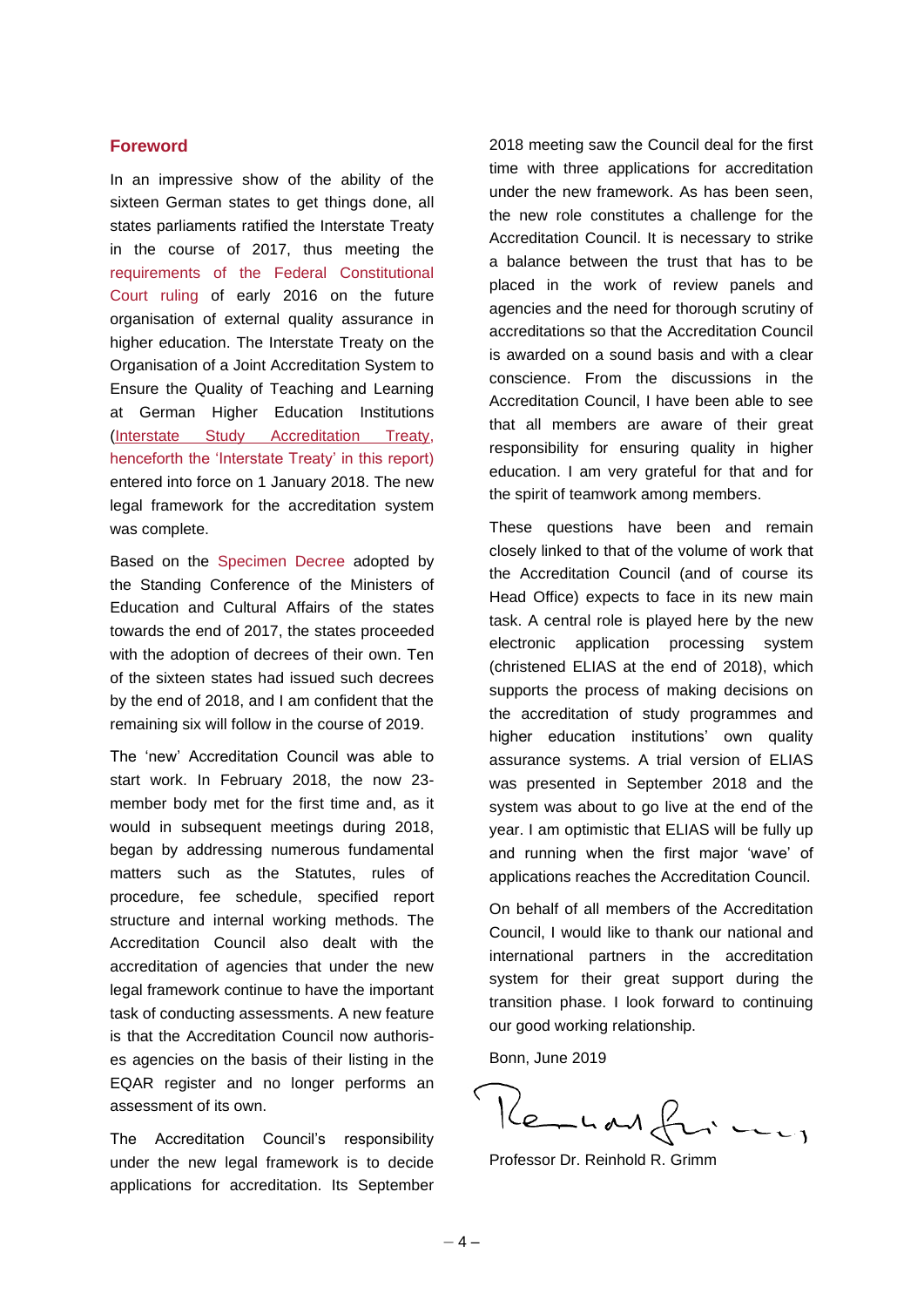#### <span id="page-4-0"></span>**Overview**

#### **1st Quarter 2018**

95th meeting of the Accreditation Council in Bonn on 20 February 2018

Accreditation Council resolutions:

- Election of the Chairperson
- Election of the Deputy Chairperson
- Business plan 2019
- Accreditation Council Statutes and Rules of Procedure: working group
- Specified report structure: establishment of a working group
- Authorisation of agencies
- Transitional rules for agencies accredited under the prior legal framework
- Rules of procedure for members of the Accreditation Council
- International matters
- Monitoring in relation to the experimentation clause and Münster University of Applied Sciences

#### Consultations:

- Status of the application processing system
- Work programme 2019
- Fee schedule

#### **2nd Quarter 2018**

96th meeting of the Accreditation Council in Frankfurt on 14 June 2018

Accreditation Council resolutions:

- Specified report structure
- Adoption of the report on the crosssectional sample survey

#### Consultations:

- Status of the application processing system
- Work volume and working methods of the new Accreditation Council
- Accreditation Council Statutes and Rules of Procedure

#### **3rd Quarter 2018**

97th meeting of the Accreditation Council in Potsdam on 24 September 2018

Accreditation Council resolutions:

- Assignment of members of the Accreditation Council to specific academic subjects
- Accreditation Council Statutes and Rules of Procedure; mandate for the Statutes Working Group
- Applications for accreditation
- Reporting obligations for systemaccredited higher education institutions

#### Consultations:

- Status of the application processing system, presentation of a trial version
- Application for an alternative accreditation procedure

#### **4th Quarter 2018**

98th meeting of the Accreditation Council in Berlin on 6 December 2018

Accreditation Council resolutions:

- Application for reaccreditation of AKAST
- Adoption of business plan for 2020
- Application for accreditation
- Appeals procedure
- Reporting system
- Rules of procedure for alternative accreditation procedures: Establishment of a working group

#### Consultations:

- Status of the application processing system
- Internal quality assurance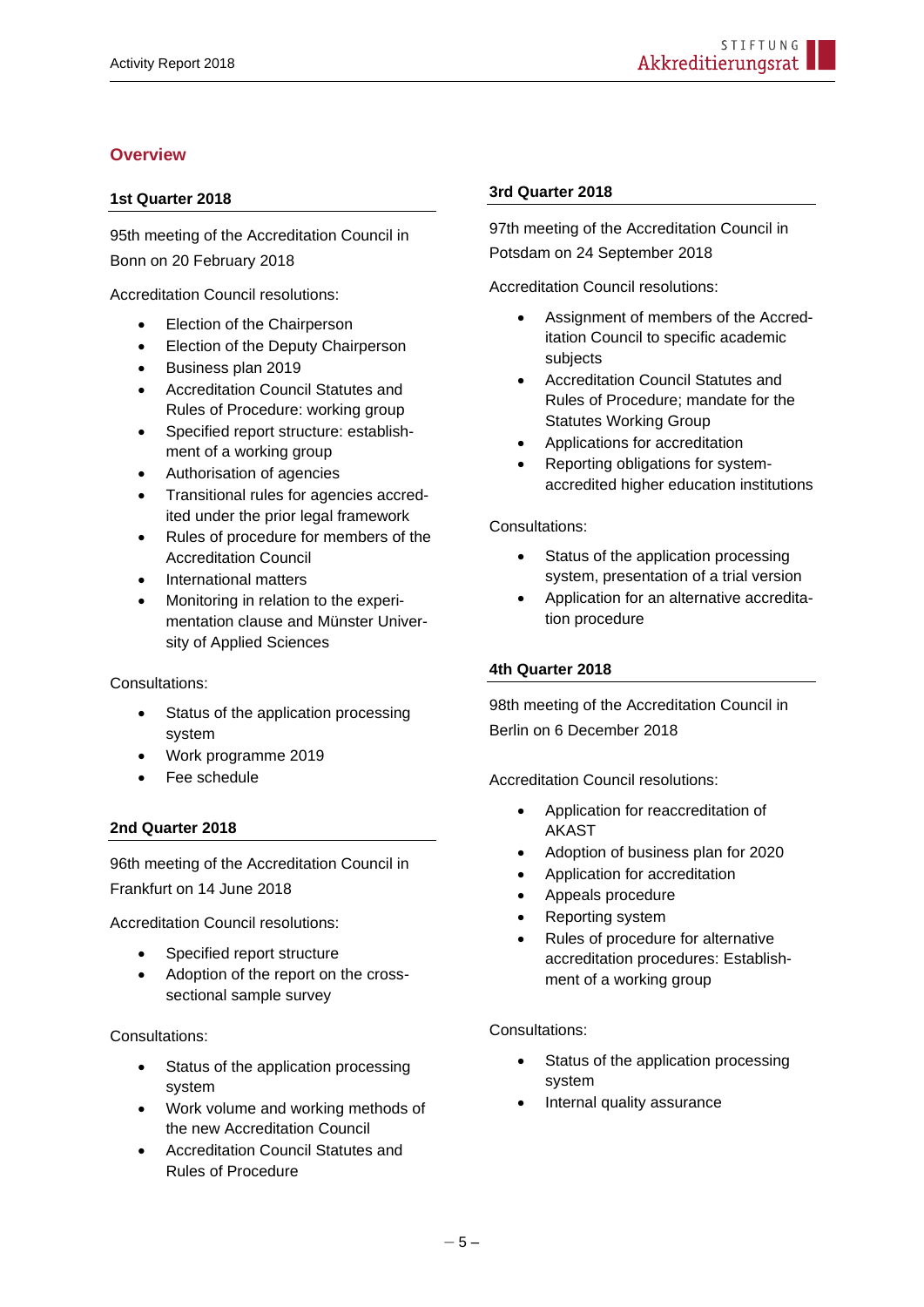#### <span id="page-5-0"></span>**1. Current Developments**

#### **1.1 The new Accreditation Council and its new tasks**

With the legal framework of the new accreditation system now in force (Interstate Treaty, Specimen Decree and the North Rhine-Westphalia Accreditation Council Act), the new Accreditation Council was able to convene for the first time in Bonn on 20 February 2018. A mutual dinner the preceding evening, 19 February, provided an opportunity for the former and new members to become acquainted and share ideas. A list of members is provided [here.](https://www.akkreditierungsrat.de/de/stiftung-akkreditierungsrat/akkreditierungsrat/akkreditierungsrat)

The largest change in the composition of the Accreditation Council related to the group of representatives of higher education institutions, which now consists of eight members (previously four). Another new feature is that a representative of the German Rectors' Conference forms a group of their own among the members. In total, nine of the 23 members were already members of the 'old' Accreditation Council, thus ensuring continuity. In February 2018, the Council (re)elected Professor Grimm as its Chairperson, with Professors Burckhart as Deputy Chairperson.

Throughout 2018, the Accreditation Council had the ongoing task of implementing the new legal framework for accreditation. Besides reorganising internal processes in the new Accreditation Council, the members also addressed fundamental matters such as the Statutes, Rules of Procedure, fee schedule, mission statement, internal quality assurance and establishment of an Appeals Commission. While the Statutes, rules of procedure and fee schedule were adopted or were able to enter into force during 2018, other discussions will continue in 2019.

At its 97th meeting in September 2018 – its third meeting under the new arrangements – the Accreditation Council decided for the first time on applications for accreditation under the new legal framework. It decided two of the three applications positively; a further application was considered and decided at the December meeting. Without going into the details of the discussions, it is sufficient to note that in all applications dealt with, the Accreditation Council has always considered the question of how much information accreditation reports must contain in order to serve Accreditation Council members as a good basis for decision-making. In some cases, members (and incidentally also Head Office staff) have also had to consult higher education institutions' self-evaluation reports in order to arrive at a (positive) assessment outcome. From the outset, the guiding principle has always been that higher education institutions must not be placed at a disadvantage, for example, by resolutions being delayed. The guiding rule was therefore not to penalise higher education institutions if reports were not sufficiently informative. It becomes essential for accreditation reports to exhibit a reliable standard of quality as soon as application volumes begin to mount up. Estimates for application volumes were included in the business plans presented by the Accreditation Council in 2018 for 2019 and 2020. According to those estimates, approximately 400 programme accreditations are expected in 2019 and up to 1,600 in 2020. As well as handling large numbers of applications, a further challenge for the Accreditation Council lies in developing a consistent decision-making practice.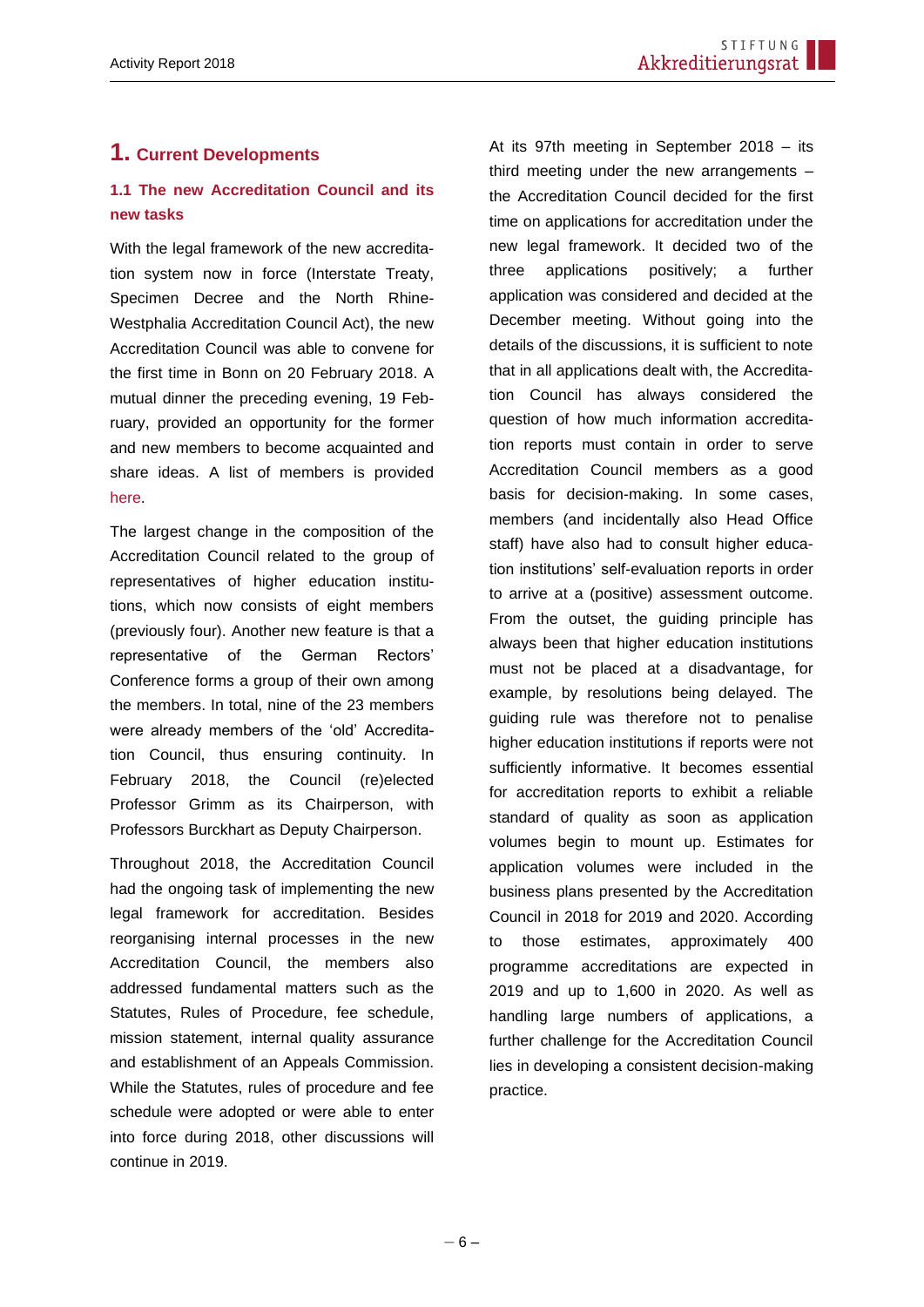#### **1.2 Transformation process: the Accreditation Council goes digital**

Considerations surrounding the workload on Accreditation Council members were a constant companion in initial and further development of the IT-based application processing system whose introduction was decided in 2017. By the end of 2018, the Electronic Information and Application System (ELIAS) was ready to go live, and members had already been able to satisfy themselves of its progress at the September and December meetings. In autumn 2018, five higher education institutions and all agencies took part in a trial phase and provided valuable pointers about the system.

Consulting firm INFORA supported the Foundation Accreditation Council in implementation of the system in terms of public procurement law from mid-2017 and continuously throughout 2018; ProUnix Software GmbH was commissioned with implementing the system.

The aim of ELIAS from the outset has been to enable efficient, paperless, end-to-end, reliable submission and processing of large volumes of applications. It provides the Accreditation Council and its Head Office with an effective tool to screen applications for programme and system accreditation and make decisions on the basis of plausibility testing.

The Accreditation Council's decisions are then published in its 'new' database, which is likewise a central component of the application processing system. The database will enable positive and negative accreditation decisions to be made publicly available and provide an 'accreditation history'. Unlike the old database, it will operate independently of the Higher Education Compass provided by the German

Rectors' Conference, although it will continue to be connected to that via an interface. An interface with DEQAR, the European quality assurance database, will also be provided.

The Accreditation Council's accreditation decisions are to be automatically published in the database at the push of a button. Database entries from system-accredited higher education institutions (and from agencies) are approved by the Accreditation Council without substantive review. One of the major challenges in this connection is the quality of 'legacy' data migrated into the new database. That challenge will continue to occupy the Accreditation Council in 2019 when the legacy data is reviewed.

#### <span id="page-6-0"></span>**2. Accreditation Council activities in 2018: responsibilities and outcomes**

Since 1 January 2018, the former Foundation for the Accreditation of Study Programmes in Germany has operated under the name Foundation Accreditation Council. The Foundation has been assigned new tasks under the Interstate Treaty (Article 5 of the Interstate Treaty). The following is a report on the activities carried out in 2018. Some of these relate to the completion of tasks under the prior legal framework.

#### <span id="page-6-1"></span>**2.1 Accreditation and reaccreditation of study programmes and quality assurance systems**

The Accreditation Council Head Office received four applications under the new legal framework in 2018, two of which were cluster accreditation applications. In two cases, the Accreditation Council declined to endorse the reviewers' assessment in whole or part. In this situation, the higher education institution was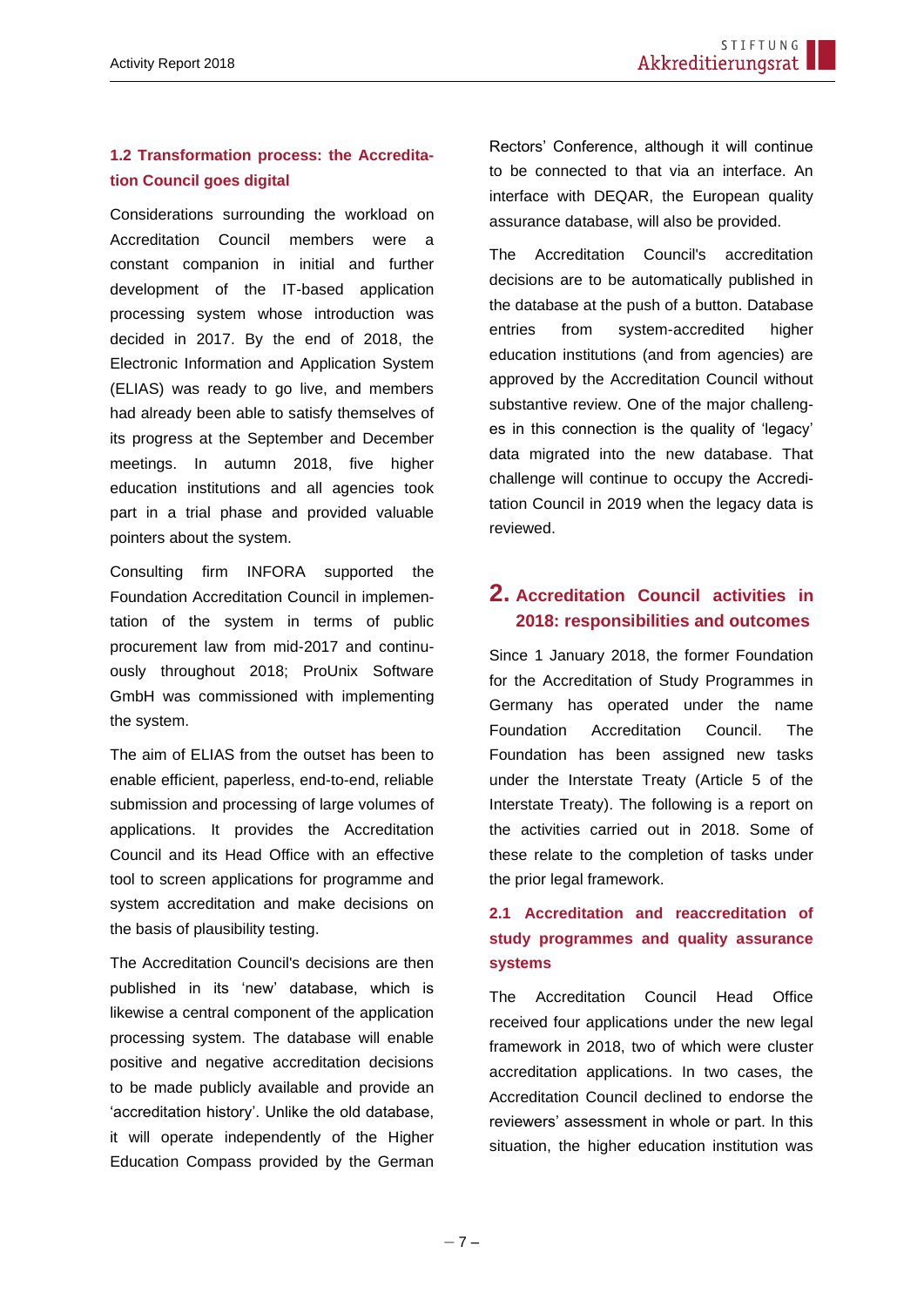given the opportunity to comment before the final decision was made.

So that the Accreditation Council can efficiently process the accreditation reports from currently ten different accreditation agencies, the reports need to be comparable in structure and follow a uniform outline across all agencies. To facilitate this, the Accreditation Council specified a report structure for the following categories of application in March and June 2018: [Report structure](https://www.akkreditierungsrat.de/fileadmin/Seiteninhalte/AR/Beschluesse/Neues_System/Raster/Programm_Fassung_01_Raster_Akkreditierungsbericht.pdf) for programme [accreditations,](https://www.akkreditierungsrat.de/fileadmin/Seiteninhalte/AR/Beschluesse/Neues_System/Raster/Programm_Fassung_01_Raster_Akkreditierungsbericht.pdf) [report structure](https://www.akkreditierungsrat.de/fileadmin/Seiteninhalte/AR/Beschluesse/Neues_System/Raster/Kombination_Fassung_01_Raster_Akkreditierungsbericht.pdf) for combined [study programmes,](https://www.akkreditierungsrat.de/fileadmin/Seiteninhalte/AR/Beschluesse/Neues_System/Raster/Kombination_Fassung_01_Raster_Akkreditierungsbericht.pdf) [report structure](https://www.akkreditierungsrat.de/fileadmin/Seiteninhalte/AR/Beschluesse/Neues_System/Raster/Buendel_Fassung_01_Raster_Akkreditierungsbericht.pdf) for cluster [accreditation applications](https://www.akkreditierungsrat.de/fileadmin/Seiteninhalte/AR/Beschluesse/Neues_System/Raster/Buendel_Fassung_01_Raster_Akkreditierungsbericht.pdf) and [report structure](https://www.akkreditierungsrat.de/fileadmin/Seiteninhalte/AR/Beschluesse/Neues_System/Raster/System_Fassung_01_Raster_Akkreditierungsbericht.pdf) [for system accreditation applications.](https://www.akkreditierungsrat.de/fileadmin/Seiteninhalte/AR/Beschluesse/Neues_System/Raster/System_Fassung_01_Raster_Akkreditierungsbericht.pdf) PDF documents are provided on the Accreditation Council website; the agencies are provided with editable Word documents.

The Accreditation Council also began to consider standards to be followed by future review reports. Discussion on this will continue in 2019, also with the involvement of the agencies.

#### **2.2 Applications for extensions and cluster approvals**

In the course of 2018, the Accreditation Council received numerous applications for extensions and cluster approvals, the latter being mostly decided with the aid of members with close ties to the academic subjects involved. In this connection, the Accreditation Council consulted on the size of review panels in cluster accreditations on several occasions in 2018. The aspiration was to strike a balance between the need for smaller clusters with closely related academic subjects and the general desire to reduce costs. This discussion will continue in 2019.

#### **2.3 Authorisation of agencies**

Under the new legal framework, accreditation of Bachelor's and Master's study programmes (programme accreditation) and of higher education institutions' internal quality assurance systems (system accreditation) conclude with a decision by the Accreditation Council; the accreditation process continues to be conducted by accreditation agencies currently ten in number – that are authorised for this purpose.

The accreditation of agencies by the Accreditation Council will be replaced in future by formal authorisation on the basis of an agency's listing in EQAR (the European Quality Assurance Register for Higher Education). As a condition for authorisation, the Interstate Treaty stipulates that an agency must demonstrate that it is reliably able to exercise the tasks of assessment and of preparation of review reports; for EQAR-listed agencies, there is a rebuttable presumption that this is the case.

The Accreditation Council has authorised all EQAR-listed agencies that were accredited as of 31 December 2017 to conduct accreditations under the new legal framework (see [►Resolution of 20 February 2018\)](https://www.akkreditierungsrat.de/fileadmin/Seiteninhalte/AR/Beschluesse/Neues_System/AR_Beschluss_Zulassung_von_Agenturen_2018_02_20_Drs._AR_16-2018.pdf). In the same connection, the Accreditation Council also adopted transitional rules for agencies accredited under the prior legal framework (see [►Resolution of 20 February 2018\)](https://www.akkreditierungsrat.de/fileadmin/Seiteninhalte/AR/Beschluesse/Neues_System/AR_Beschluss_UEbergangsregelung_Agenturen_2018_02_20_Drs._AR_28-2018.pdf)

The last accreditation of an agency under the prior legal framework was carried out in 2018, the agency concerned, AKAST, having already applied for reaccreditation in 2017 before the new legal framework entered into force. At its 98th meeting in December 2018, the Accreditation Council accredited AKAST for a further five years: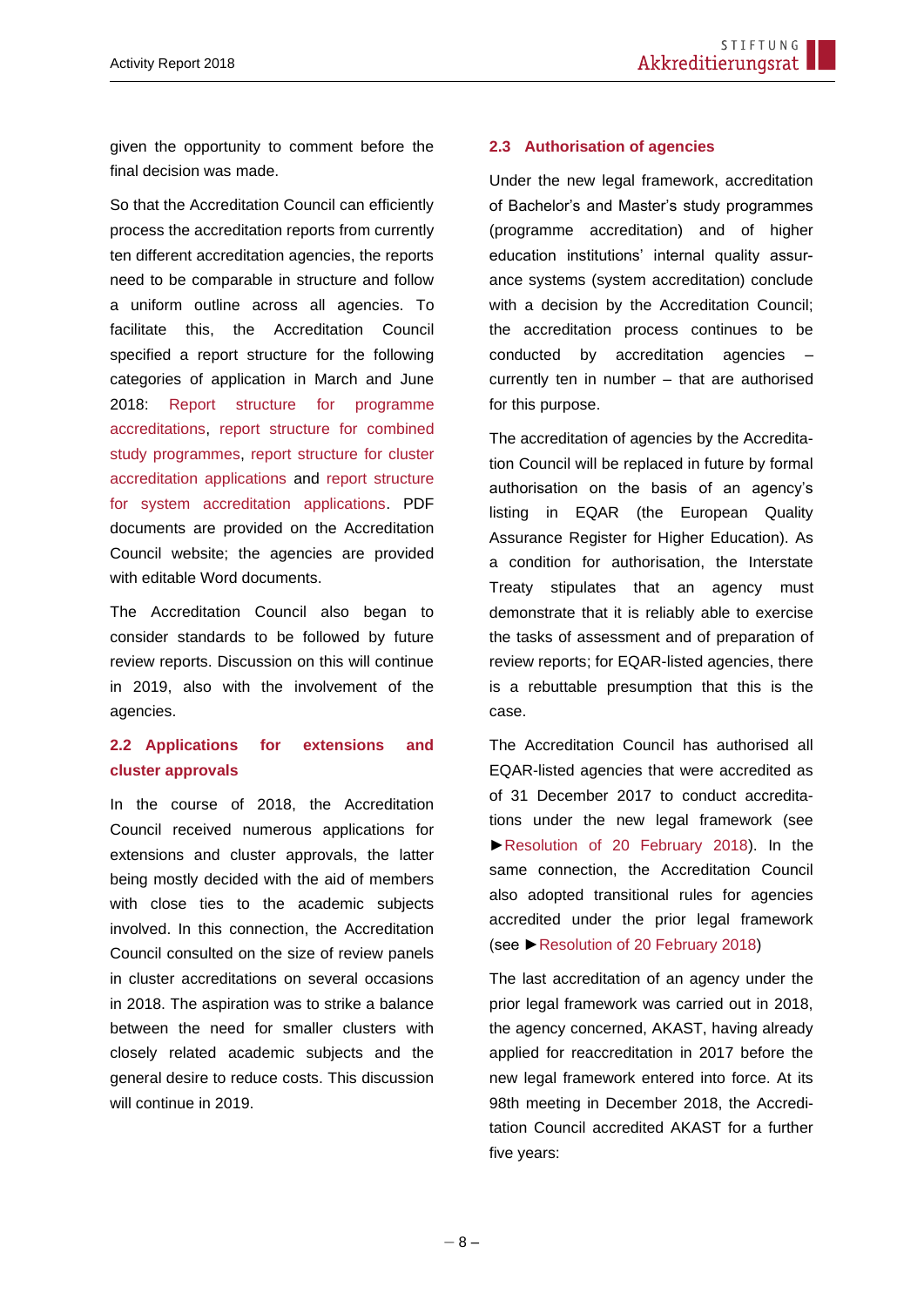► [Resolution on AKAST:](https://www.akkreditierungsrat.de/fileadmin/Seiteninhalte/Agenturen/AKAST_2018/AR_Beschluss_Reakkreditierung_AKAST_20180612_Drs_96-2018.pdf) Agentur für Qualitätssicherung und Akkreditierung kanonischer Studiengänge in Deutschland (AKAST) was reaccredited without conditions until 31 December 2023.

#### **2.4 Accreditation Council resolutions**

The Accreditation Council passed the following key resolutions in the reporting period:

► Election of the Chairperson and Deputy Chairperson

At its 95th meeting, the Accreditation Council elected Professor Grimm as its Chairperson – who has held this office since 2007 – and Professor Burckhart, representative of the German Rectors' Conference on the Accreditation Council, as its Deputy Chairperson.

#### ► Code of conduct

To avoid potential conflicts of interest between membership of the Accreditation Council and members' other activities, the Accreditation Council adopted [Rules of conduct for members](https://akkreditierungsrat.de/fileadmin/Seiteninhalte/AR/Beschluesse/Neues_System/AR_Beschluss_Verhaltensregeln_Mitglieder__2019.02.26_Drs_AR_31-2019.pdf)  [of the Accreditation Council](https://akkreditierungsrat.de/fileadmin/Seiteninhalte/AR/Beschluesse/Neues_System/AR_Beschluss_Verhaltensregeln_Mitglieder__2019.02.26_Drs_AR_31-2019.pdf) (► Resolution (updated) of 26 February 2019).

#### ► Appeals Commission

On 6 December 2018, the Accreditation Council resolved to establish an Appeals Commission and adopted [information on](https://akkreditierungsrat.de/fileadmin/Seiteninhalte/AR/Beschluesse/Neues_System/AR_Beschluss_Beschwerdeverfahren_20190226_Drs._AR_42-2019.pdf)  [possibilities for comment, appeal, complaint](https://akkreditierungsrat.de/fileadmin/Seiteninhalte/AR/Beschluesse/Neues_System/AR_Beschluss_Beschwerdeverfahren_20190226_Drs._AR_42-2019.pdf)  [and legal action](https://akkreditierungsrat.de/fileadmin/Seiteninhalte/AR/Beschluesse/Neues_System/AR_Beschluss_Beschwerdeverfahren_20190226_Drs._AR_42-2019.pdf) (► Resolution (updated) of 26 February 2019).

#### <span id="page-8-0"></span>**2.5 Monitoring of accreditations**

Monitoring of accreditations ceased to be among the Accreditation Council's tasks from 2018. Concluding its monitoring work, in June 2018, the Accreditation Council published findings of a cross-sectional sample survey on conditions imposed in accreditations of study programmes, which is available [here.](https://www.akkreditierungsrat.de/fileadmin/Seiteninhalte/AR/Veroeffentlichungen/Berichte/Bericht_Auflagenstichprobe_final.pdf)

Until all new accreditation decisions are made under the new legal framework, the Accreditation Council will continue to perform ad-hoc monitoring of accreditations under the prior legal framework when there are indications of deficiencies in performance of an accreditation or of an incorrect accreditation decision. The reporting period saw the commencement of two ad-hoc monitoring procedures and the completion of one ad-hoc monitoring procedure commenced in 2017. In addition, one procedure was completed in 2018 for which a reassessment was decided in connection with the thematic sample assessment.

The Accreditation Council was informed of the outcomes of the monitoring procedures in the form of reports (and on request also of Board resolutions).

#### <span id="page-8-1"></span>**2.6 Events**

Due to the transition, there were no events other than council and working group meetings.

At its 97th meeting, the Accreditation Council decided on a Best Practice Award for solutions in study programmes and quality management systems. Under the Specimen Decree (section 24 (3) and (4)), "the review report can also name best-practice models for the study programme". In this way, accreditation contributes to quality development and to the discussion of quality issues beyond the level of the individual study programme. Details will be elaborated in 2019.

#### <span id="page-8-2"></span>**2.7 Working groups**

#### **► Statutes Working Group**

The Statutes Working Group appointed at the February meeting convened a total of three times during the reporting period. The Working Group produced drafts of the new Statutes and Rules of Procedure for the Foundation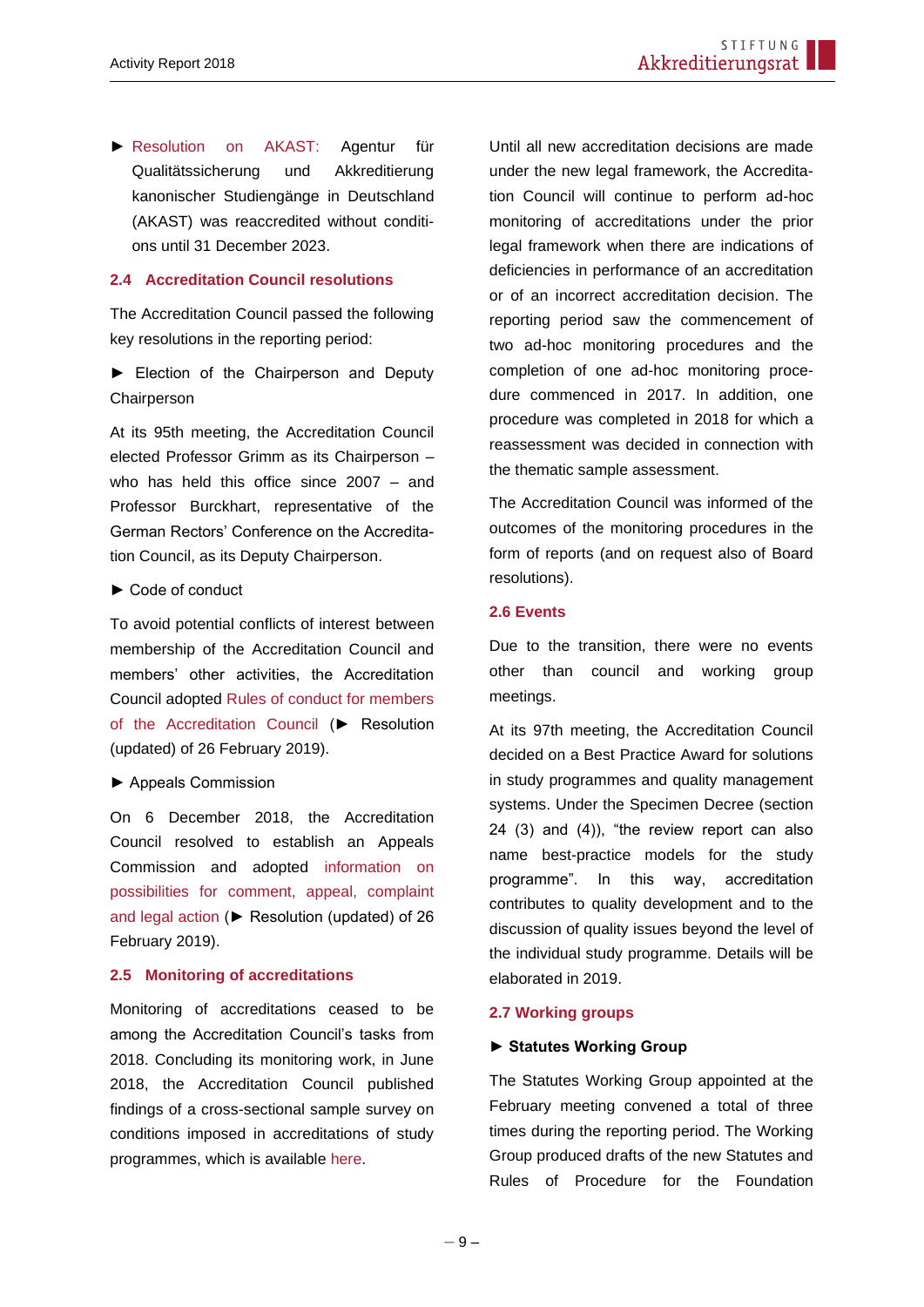Accreditation Council that the Accreditation Council respectively discussed and adopted at subsequent meetings. The Foundation Council adopted the Statutes at its meeting of 23 October 2018; the [Statutes](https://www.akkreditierungsrat.de/fileadmin/Seiteninhalte/AR/Beschluesse/Neues_System/Satzung_Stiftung_Akkreditierungsrat_2018.pdf) entered into force in December 2018 and the [Rules of Procedure](https://www.akkreditierungsrat.de/fileadmin/Seiteninhalte/AR/Beschluesse/Neues_System/Geschaeftsordnung_Stiftung_Akkreditierungsrat_2018.pdf)  [of the Foundation Accreditation Council](https://www.akkreditierungsrat.de/fileadmin/Seiteninhalte/AR/Beschluesse/Neues_System/Geschaeftsordnung_Stiftung_Akkreditierungsrat_2018.pdf) the next day (as provided for in the Statutes).

The Statutes Working Group also discussed the procedure for complaints and appeals and produced a draft process description for the reporting system.

The Statutes Working Group completed its work during the reporting period.

#### **► Report Structure Working Group**

The Report Structure Working Group met once in the reporting period. It discussed the draft [report structure for applications for programme](https://www.akkreditierungsrat.de/fileadmin/Seiteninhalte/AR/Beschluesse/Neues_System/Raster/Programm_Fassung_01_Raster_Akkreditierungsbericht.pdf) [accreditation,](https://www.akkreditierungsrat.de/fileadmin/Seiteninhalte/AR/Beschluesse/Neues_System/Raster/Programm_Fassung_01_Raster_Akkreditierungsbericht.pdf) which was presented at the 95th meeting of the Accreditation Council and adopted and published following the first meeting of the Report Structure Working Group on 29 March 2018. The report structures for the remaining reports were revised on the basis of the discussions at the first meeting and approved by the Accreditation Council at its June meeting (see [Section 2.1\)](#page-6-1).

#### **► Rules of Procedure Working Group**

At its 98th meeting on 6 December 2018, the Accreditation Council resolved to establish a working group to draw up rules of procedure, in particular governing application requirements.

Alternative procedures are the third category of accreditation procedures alongside programme and system accreditation and represent a continuation of the experimentation clause under which alternative quality assurance procedures could be tested in the prior accreditation system.

#### <span id="page-9-0"></span>**3. International Cooperation**

Quality assurance and quality development are key to making the European Higher Education Area (EHEA) a reality. Promoting international cooperation and collaboration therefore continues to be one of the central responsibilities assigned to the Accreditation Council by the states under the new legal framework. The main aim of international cooperation must be to promote mutual understanding of quality assurance systems, develop comparable quality assurance criteria, methodologies and standards, and improve transparency in study programmes to aid mutual recognition of qualifications and thus foster student mobility.

The respective European and international quality assurance networks consequently play an especially important role.

#### **► Networks, conferences and talks**

The Accreditation Council was a member of the European Association for Quality Assurance in Higher Education (ENQA) until September 2018 and since 2018 has been an ENQA affiliate. It is also a member of the International Network for Quality Assurance Agencies in Higher Education (INQAAHE) and the CHEA International Quality Group (CIQG).

Together with the German Academic Exchange Service (DAAD), the Council is represented in the Working Group on Implementation of the Bologna Follow-Up Group (BFUG) and regularly participates in international working groups, seminars and conferences. In 2018, these included:

- o The European Quality Assurance Forum (Vienna, 15-17 November 2018)
- o The ENQA Members' Forum (Zaragoza, 19-20 April 2018)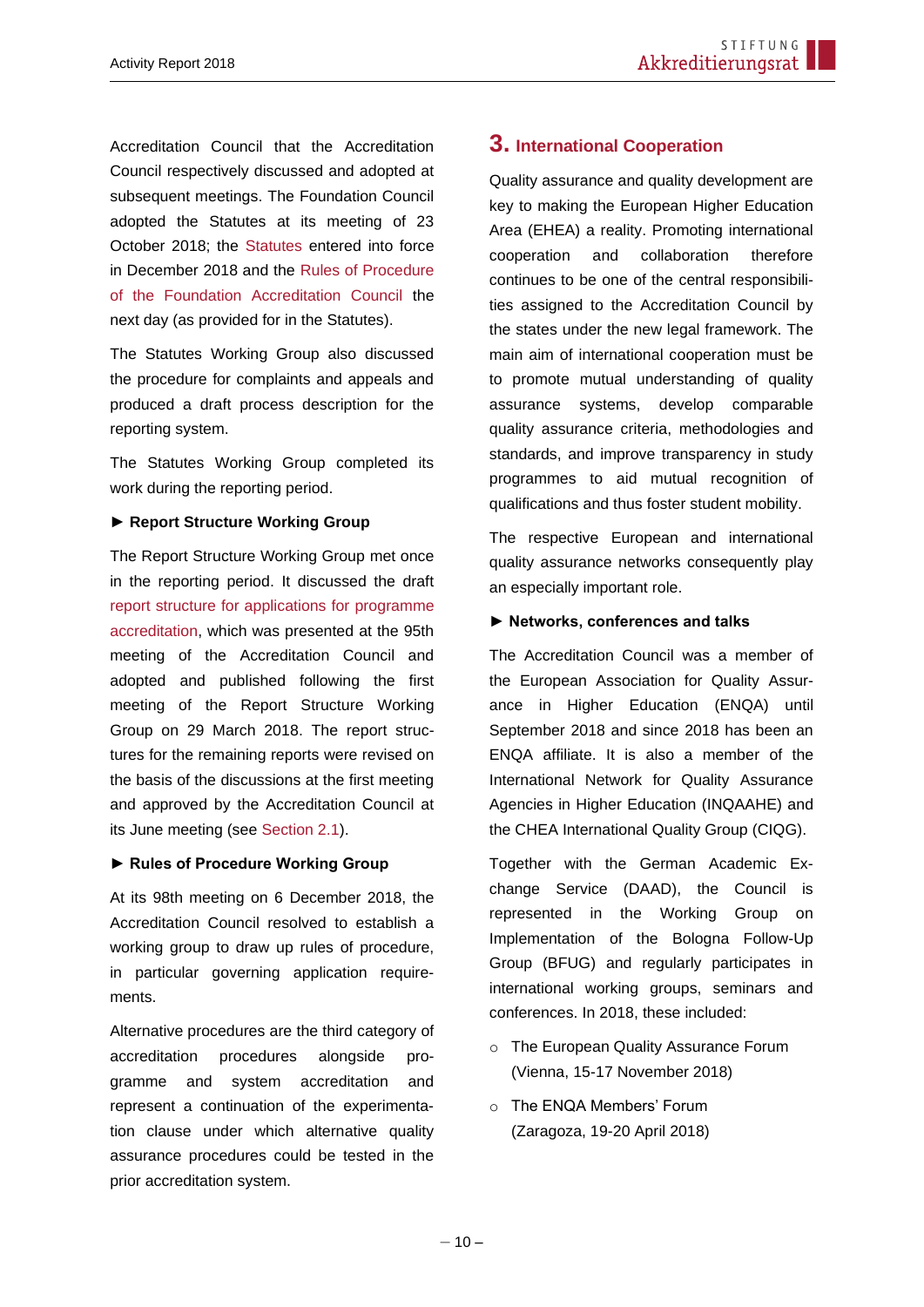#### o The ENQA General Assembly (Astana, 18-19 October 2018)

The annual meeting of the Quality Audit Network was hosted this year by the Catalan accreditation agency AQU Catalunya and took place in Barcelona on 8-9 May 2018. These network meetings serve the purpose of regular exchange between European quality assurance agencies whose procedures are geared to various different aspects of internal quality management in higher education institutions.

On 9 February 2018, a delegation from the Japanese quality assurance organisation National Institution for Academic Degrees and Quality Enhancement of University Education (NIAD-QE) visited the Accreditation Council Head Office during a study trip to Germany.

On 15-16 February 2018, the Head Office took part in a UNESCO conference held in Geneva, The Role of Quality Assurance in Higher Education: Challenges, Developments and Trends.

On 29 October 2018, Head Office staff gave a presentation for a Jordanian delegation invited by GIZ.

The first meeting of the BFUG Peer Group on Quality Assurance took place in Tbilisi, Georgia, from 3-4 December 2018. The Peer Group is one of three groups established by BFUG to support new Bologna states, in particular in implementing the key commitments set out in the Paris Communiqué (quality assurance, recognition, and a threetier degree system). The aim of the meeting was to forge initial contacts with potential cooperation partners.

International cooperation enables the Accreditation Council to share its expertise and learn from the experience of its foreign partners.

#### **► ENQA membership**

The Accreditation Council has been a member of the European Association for Quality Assurance in Higher Education (ENQA) since 2005; its membership was most recently renewed for five years in 2013. It became apparent during the course of 2017 that the application for membership renewal due in 2018 would no longer be able to be made as planned. The Council therefore switched to 'affiliate' status in September 2018.

According to article 9 of the ENQA Statutes, affiliate status is open to bodies that do not wish to, or are unable to, apply to become members but have demonstrable involvement in the higher education quality assurance. Under article 11 of the ENQA Statutes, affiliates are entitled to attend ENQA events and the General Assembly, but do not have voting rights.

#### **► DEQAR European database project**

To pool all quality assurance results for agencies that feature in the European Quality Assurance Register for Higher Education (EQAR), EQAR has established a European Database of External Quality Assurance Results (DEQAR). This enables a broad range of users to easily access quality assurance results on study programmes and institutions assessed according to ESG in the European Higher Education Area. EQAR announced the official launch of the [public DEQAR database](https://www.eqar.eu/qa-results/search/) at the Bologna ministerial conference in Paris on 23 May 2018.

The project began in autumn 2017; the Accreditation Council is a project partner together with the German Rectors' Conference (HRK). Data on study programmes accredited in Germany was not yet published in DEQAR in 2018. Once the digital application pro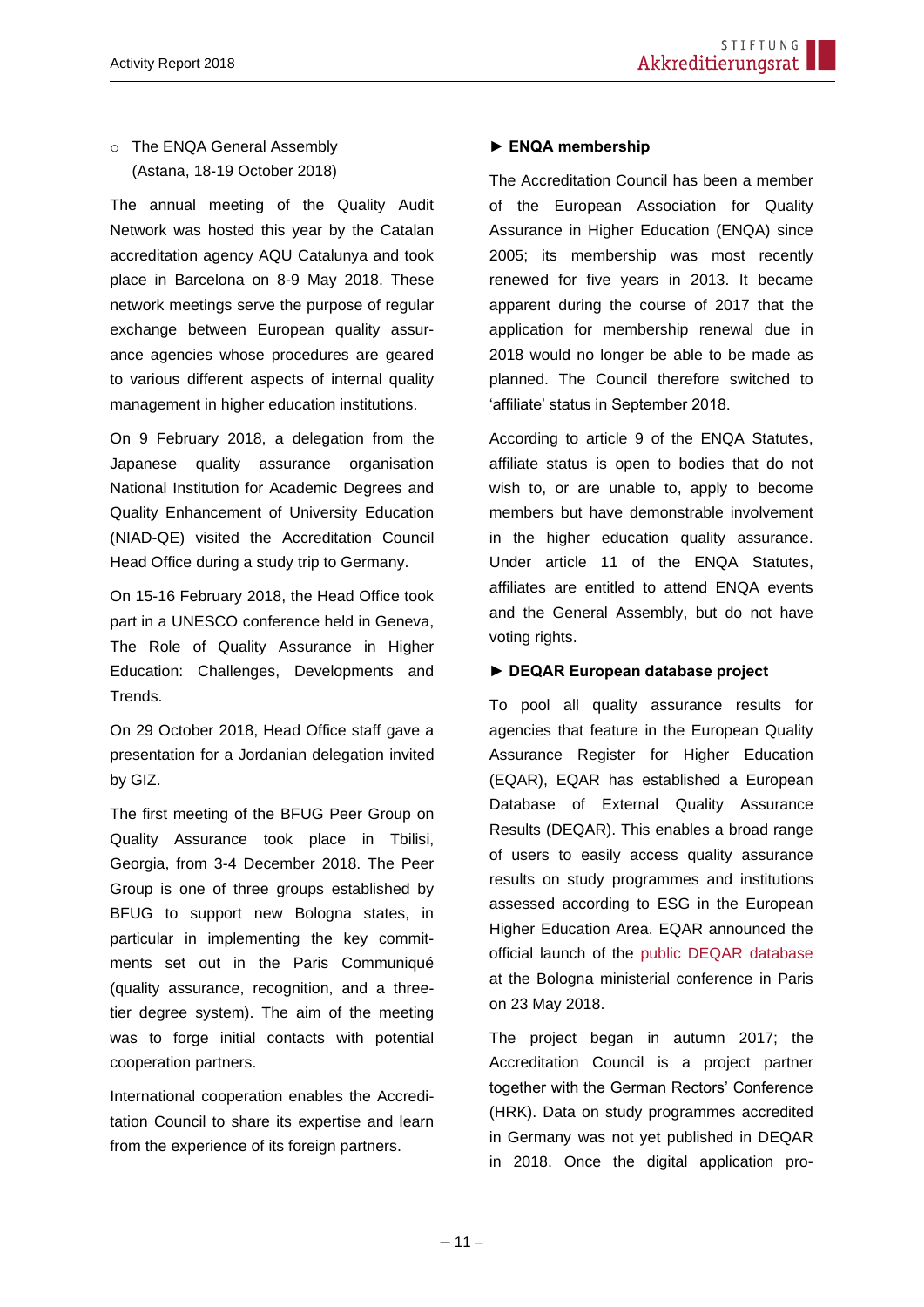cessing system and the public database of accredited study programmes are available, a program interface will be provided for DEQAR to access the Accreditation Council database and regularly export accreditation data from it.

#### <span id="page-11-0"></span>**4. Information and Communication**

#### <span id="page-11-1"></span>**4.1 Presentation, information and consultation**

The Accreditation Council regularly publishes information on its resolutions and all other matters concerning the accreditation system.

Alongside [press releases](https://www.akkreditierungsrat.de/) published via the German Science Information Service (idw), accreditation data and information for the states, higher education institutions, students and agencies are provided on the Foundation's [website.](https://www.akkreditierungsrat.de/)

An agency was commissioned at the end of 2018 to reprogram the website. This work will be completed in 2019. The website address will continue to be [www.akkreditierungsrat.de.](https://www.akkreditierungsrat.de/) An archive site created in 2018 with information about the accreditation system under the prior legal framework is available at [archiv.akkreditierungsrat.de.](https://archiv.akkreditierungsrat.de/)

Among other things, the website provides an overview of all published Accreditation Council resolutions. Users can find the resolutions together with related legislation and information on submitting applications under the new legal framework. The website also contains information on the German accreditation system, the members of the Foundation's bodies and committees, and the agencies authorised by the Accreditation Council.

Agencies and system-accredited higher education institutions are sent occasional email [announcements](https://www.akkreditierungsrat.de/#c621) on matters such as the continued application of rules or the Electronic Information and Application System (ELIAS).

In its [newsletter,](https://www.akkreditierungsrat.de/de/newsletter/newsletter-hier-abonnieren) the Head Office also reports on the outcome of Accreditation Council meetings, provides news of recent developments in the German accreditation system and notifies readers about personnel changes, important dates and events.

In spring 2018, the Accreditation Council added an [FAQ \(Frequently Asked Questions\)](https://www.akkreditierungsrat.de/en/faq) section to its website. This provides answers to frequently asked questions about interpretation of the Interstate Study Accreditation Treaty and the Specimen Decree.

#### <span id="page-11-2"></span>**4.2 Publication of accreditation data**

From 2018, under the Specimen Decree and Interstate Treaty, the Accreditation Council itself is responsible for publishing accreditation data (article 3 (6) of the Interstate Treaty and section 18 (4) sentence 2 and section 29 of the Specimen Decree). Setting up a dedicated database provided the ideal opportunity to define the requirements arising from the Specimen Decree in more detail and to lay the technical foundations for implementation.

The 'old' database of accredited study programmes remained online until 3 December 2018, after which the data was migrated to the new database. Higher education institutions and agencies were requested to update the database records on accreditations under the prior legal framework in order to further improve data quality. Further measures to improve data quality are planned for 2019.

**► [Study programmes:](https://www.hs-kompass2.de/kompass/xml/akkr/maske.html)** Study programmes bearing the Accreditation Council's quality seal continued to be published in the database of accredited study programmes for the time being over the course of 2018. This 'old' database, which is linked to the German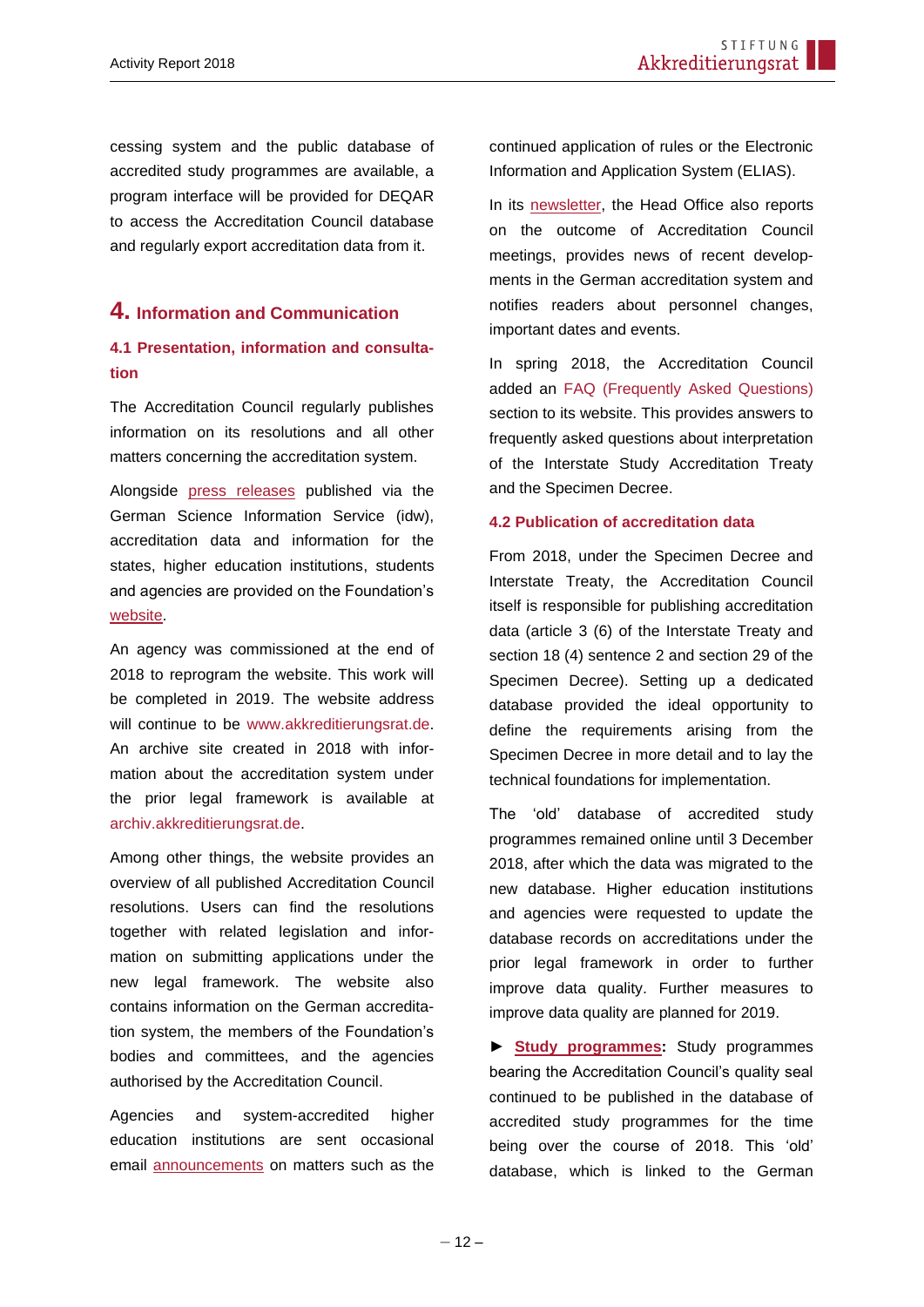Rectors' Conference Higher Education Compass, was able to be accessed via the Accreditation Council website until December 2018 and provided information on accreditation periods, conditions attached to accreditation, the participating peer reviewers and their external review reports. Accreditation decisions under the new legal framework will be (automatically) published in the database by the Accreditation Council itself.

**► [System-accredited higher education](https://www.hs-kompass2.de/kompass/xml/akkr/maske.html)  [institutions:](https://www.hs-kompass2.de/kompass/xml/akkr/maske.html)** Accredited study programmes at system-accredited higher education institutions were also contained in the 'old' database of accredited study programmes. Systemaccredited higher education institutions were able to make entries in the database themselves. As the database entries from systemaccredited higher education institutions tended to be non-uniform (partly for reasons of database structure), the Accreditation Council took the opportunity of launching the new database to adopt a set of reporting requirements for system-accredited higher education institutions in September 2018. The new Accreditation Council database has new required fields to ensure greater uniformity. However, so as not to constrain the diversity of the quality assurance systems, systemaccredited higher education institutions do not necessarily have to prepare accreditation reports on the basis of the report structure specified by the Accreditation Council.

The entity responsible for making an entry in the database of accredited study programmes is the entity that decides on accreditation of a study programme or quality management system. The Accreditation Council Head Office remains responsible for formal verification and approval of individual additions to the database.

**► [Agencies:](https://www.akkreditierungsrat.de/)** All agencies that are entitled to carry out accreditations following authorisation by the Accreditation Council are listed on the Council's website. The website also contains (old) Accreditation Council resolutions, conditions attached to accreditation, accreditation periods, external review reports, selfevaluation reports and agencies' comments.

▶ [Statistical data:](https://www.hs-kompass2.de/kompass/xml/akkr/akkr_stat_a.htm) Until the end of 2018, in addition to study programme-related accreditation information, the Foundation's website also provided users with statistics on the current number of accredited study programmes. The data provided was able to be sorted by study programme duration, degree name, subject groups, type of higher education institution and states. Similar features are planned for the new database.

#### <span id="page-12-0"></span>**4.3 Communication with agencies**

Constructive collaboration in a spirit of partnership between the Accreditation Council and accreditation agencies is one of the fundamental requirements for an effective accreditation system in Germany, under both the prior and the new legal framework.

Agency participation in Accreditation Council working groups and having a representative of the agencies as a member of the Accreditation Council in an advisory capacity have proven effective in ensuring reliable exchange of information between the parties involved.

A circular from the Chairperson of the Accreditation Council informs the agencies of new or amended Accreditation Council resolutions. Under the prior legal framework, this also applied to changes in common or specific states requirements. The Chairperson thus informed agencies in this way on matters such as application of the new legal framework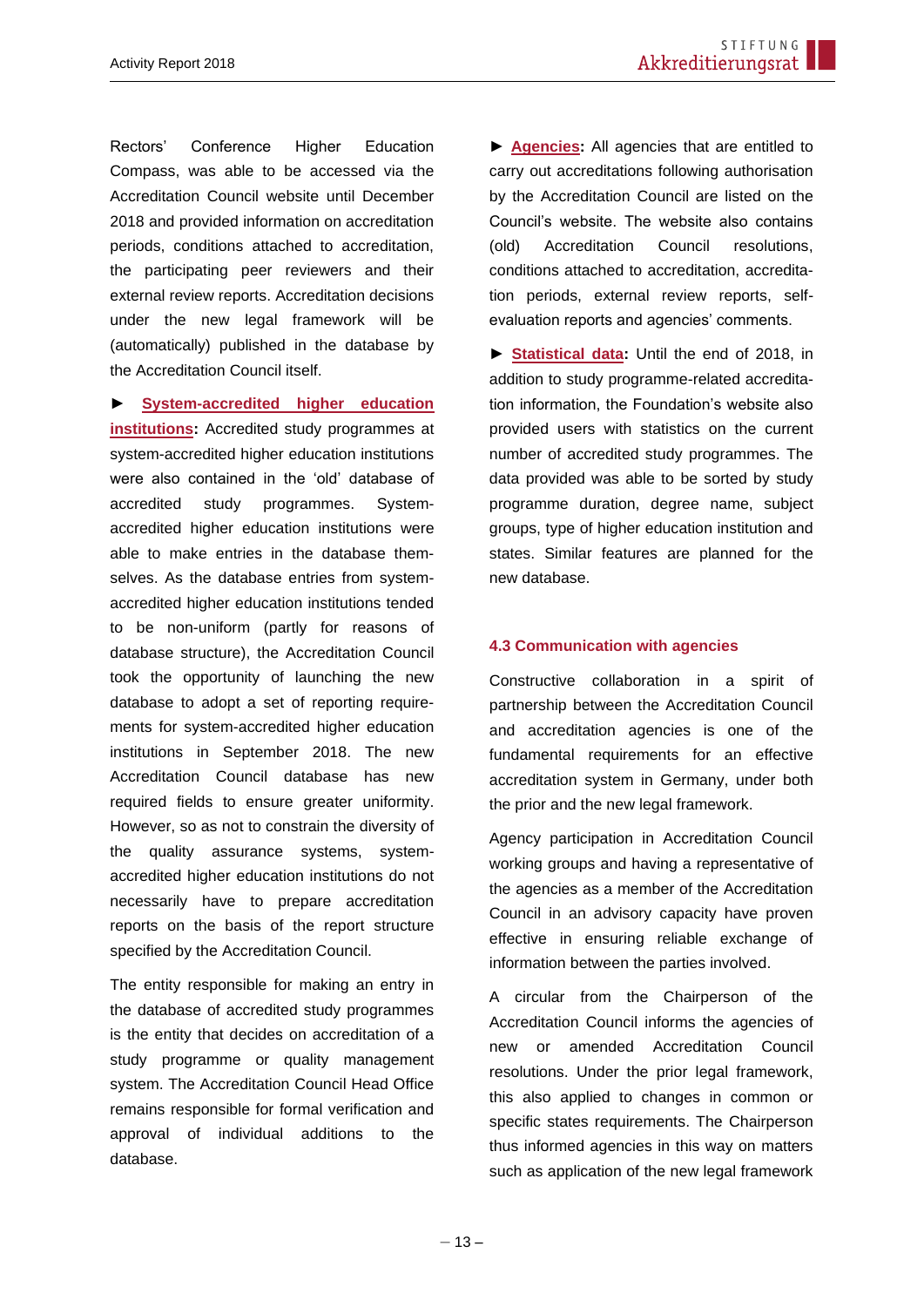in accreditation and options for extensions under both the prior and the new legal framework.

No joint meeting was held with agencies in 2018 due to the transition. However, an annual (and thus regular) exchange with agency representatives is planned for the beginning of each year and is scheduled to take place for the first time in February 2019.

In the meantime, it has proven helpful for the Chairperson or individual members of Head Office staff to be invited to agency meetings in order to exchange views on specific topics relating to the new legal framework. On several occasions, these discussions have served the purpose of gaining input from agencies' own experiences, among other things with a view to the Accreditation Council's new (own) database. Agency representatives visited the Accreditation Council Head Office in Bonn on 17 September 2018.

#### <span id="page-13-0"></span>**4.4 Statistical data**

At the end of December 2018, a total of 5,912 Bachelor's and 5,936 Master's study programmes offered by state or state-approved higher education institutions in Germany carried the Accreditation Council quality seal.<sup>1</sup> A total of 75 state or state-approved higher education institutions had also completed system accreditation. This represents 19 percent of Germany's higher education

institutions<sup>2</sup> – a year-on-year increase in the number of system-accredited higher education institutions by about 19%. A further 16 higher education institutions were in the process of system accreditation at the end of the year. How many higher education institutions have applied for system accreditation under the new legal framework is not known to the Accreditation Council as this no longer has to be reported under the new framework.

According to the Higher Education Compass, the share of accredited study programmes among all Bachelor's and Master's study programmes on offer at the end of 2018 amounted to almost 62 percent and has remained more or less unchanged compared with the previous year. The actual number is higher, however, as the accreditation information in the database contains omissions that will be addressed in the course of database migration.

<span id="page-13-1"></span>In all information and communication activities, the Accreditation Council complies with the EU General Data Protection Regulation (GDPR), which entered into force in May 2018. Further information is provided in the [data protection](https://www.akkreditierungsrat.de/en/node/34)  [notice](https://www.akkreditierungsrat.de/en/node/34) on the Accreditation Council website.

#### **5. Resources**

#### <span id="page-13-2"></span>**5.1 Finances**

In accordance with section 4 (1) of the Act Establishing the Accreditation Council (Accreditation Council Act), funding of the Accreditation Council is a shared responsibility of the 16 German states. Under section 4 (4), the Foundation may charge fees, as specified in its fee schedule, in order to cover its

<sup>&</sup>lt;sup>1</sup> The figures cited are based on the data contained in the Accreditation Council database. The database contains a list of all accredited study programmes and study opportunities entered into the database by the accreditation agencies. These include study programmes that have received the Accreditation Council's quality seal in system accreditation. The number of system-accredited higher education institutions was determined for the purposes of this report.

<sup>&</sup>lt;sup>2</sup> 393 higher education institutions according to statistics contained in the HRK Higher Education Compass [www.hochschulkompass.de](https://www.hochschulkompass.de/)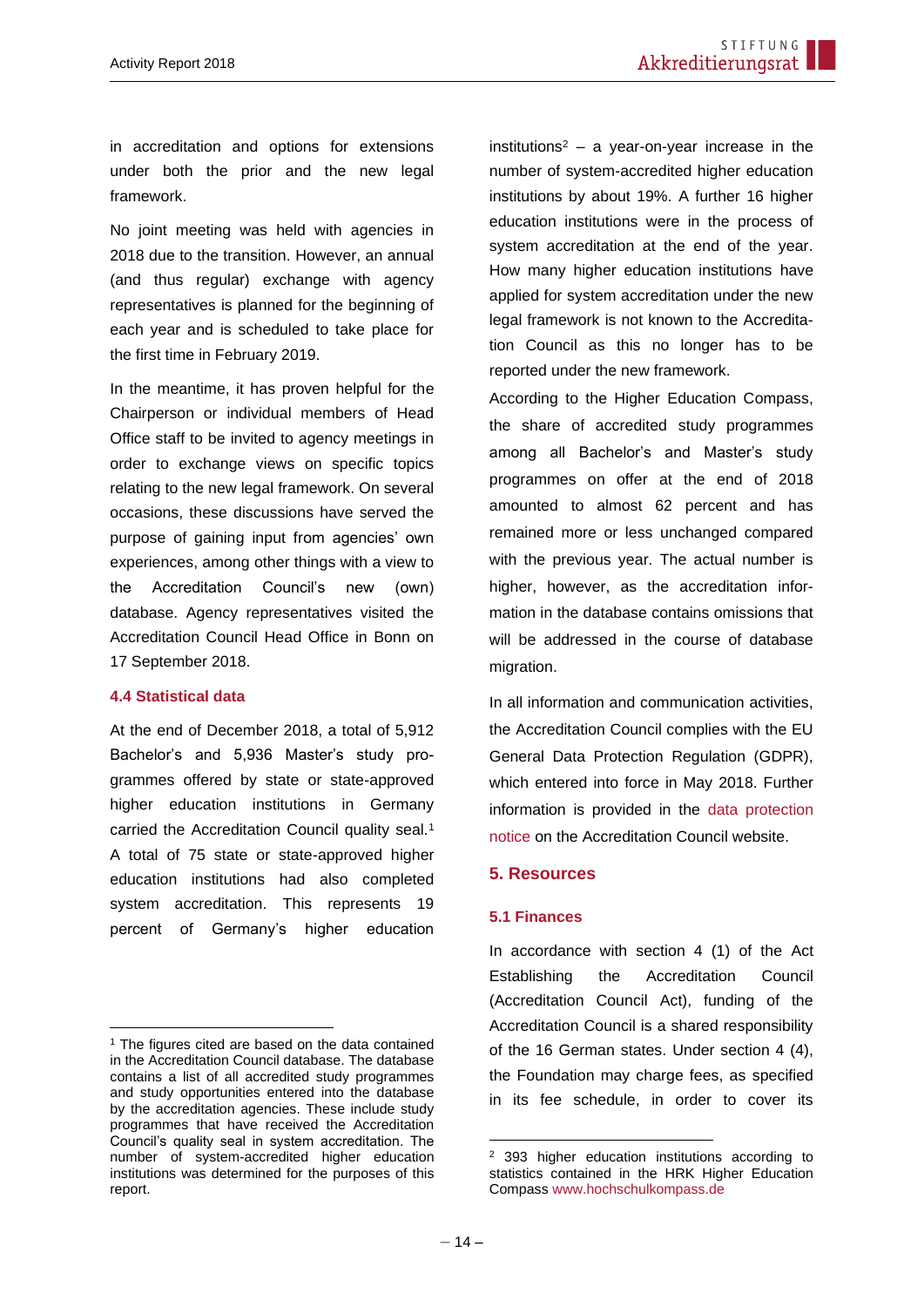administrative expenses; it implemented this in the [fee schedule](https://www.akkreditierungsrat.de/fileadmin/Seiteninhalte/AR/Beschluesse/Neues_System/Gebuehrenordnung/Gebuehrenordnung_Stiftung_Akkreditierungsrat_mit_Begruendung.pdf) adopted on 11 July 2018. This provides for an annual basic fee tiered according to size of higher education institution and procedure fees for each accreditation decision. The basic fee is paid by each higher education institution that has at least one currently accredited study programme (including Bachelor's programmes at schools of cooperative education). The amount of the basic fee and all remaining fees are listed in the  $\blacktriangleright$  [fee schedule](https://akkreditierungsrat.de/fileadmin/Seiteninhalte/AR/Beschluesse/Neues_System/Gebuehrenordnung/Gebuehrenordnung_Stiftung_Akkreditierungsrat_mit_Begruendung.pdf) (from page 3).

For fiscal year 2018, the German Finance Ministers' Conference (FMK) set the annual amount of states-provided funding for the Accreditation Council at €487,000. In accordance with the recommendations of the Budget Commission (written conclusions dated 27 October 2017), the Ministers of Finance approved the draft supplement to the Foundation's 2018 business plan. The Foundation was consequently granted an increased allocation from the states in the amount of  $€1,275,000$ (an increase of €788,000 on the previous Finance Ministers' Conference resolution).

This figure includes funding for collectively agreed pay increases, an increase in staffing by 0.5 full-time equivalents, the cost contribution of approximately €12,000 that the German Rectors' Conference (HRK) has received since 2016 for linking the database of accredited study programmes to the Higher Education Compass, and in particular the cost of establishing the ELIAS Electronic Information and Application System.

The Foundation's 2018 annual financial statements show income of €1,344,735.18 (states allocations and revenue from fees) and total expenditure of €1,344,570.52. This leaves a remainder in the amount of €164.66.

#### <span id="page-14-0"></span>**5.2 Human, spatial and material resources**

In line with the official staffing plan, the human resources at the Foundation's Head Office comprise a managing director (full-time), five programme managers (4.25 full-time equivalents), an administrative assistant and a secretary (both 50% part-time). The Foundation also employs a student assistant who works 20 hours per month. With the exception of the student assistant, all employees have a higher education institution degree and their pay is based on the tariff provisions of the framework collective wage agreement for civil service employees in the states (Tarifvertrag für den Öffentlichen Dienst der Länder (TV-L)).

At its Head Office located at Adenauerallee 73, Bonn, the Accreditation Council has rented office space comprising nine separate offices, since April 2018 on two storeys, with a total of 17 work spaces and a meeting room, and total floor space measuring approximately 240 sqm.

Recruitment for the programme manager and clerical positions approved for 2019 started in autumn 2018 and was completed before the end of the year.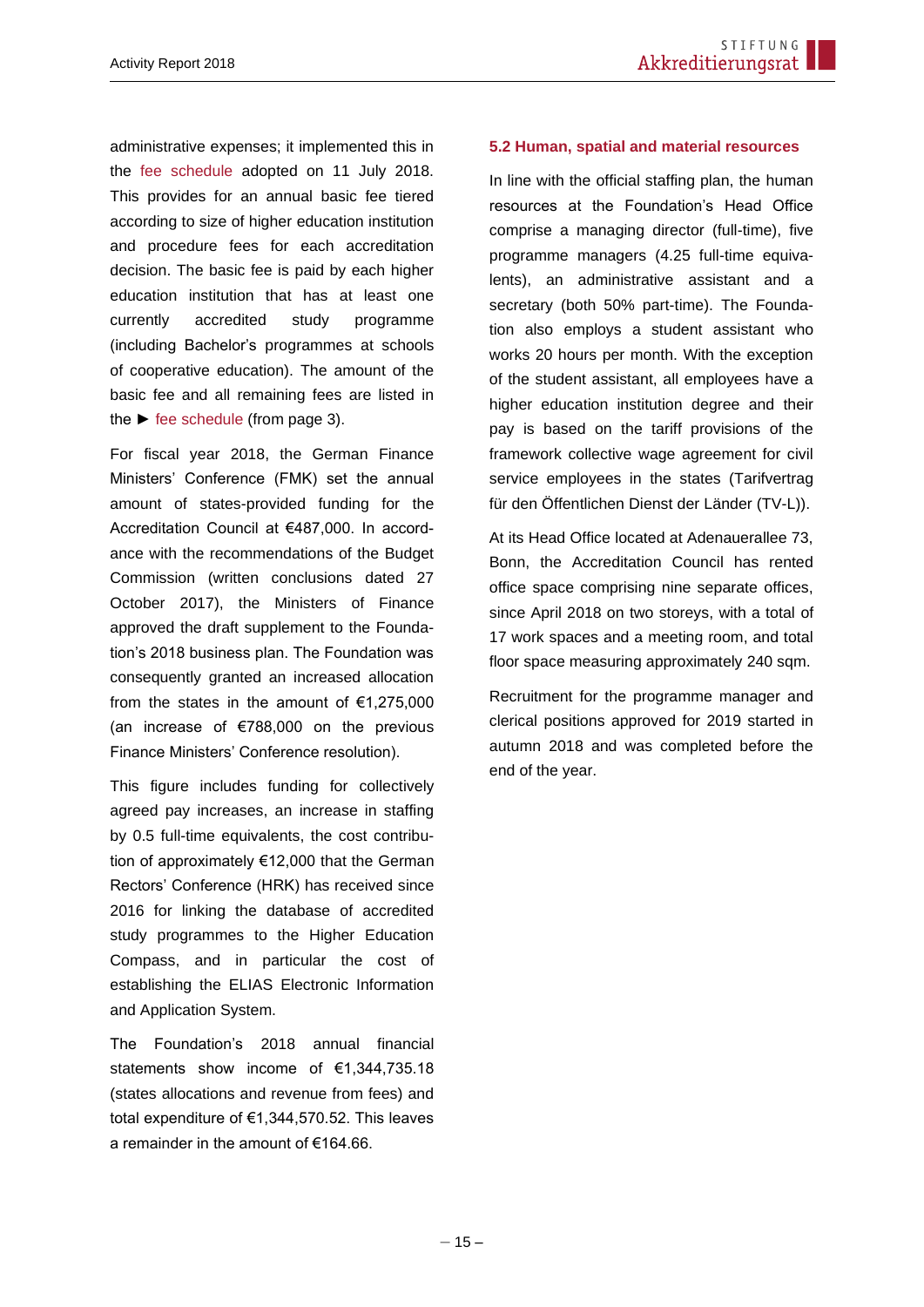#### <span id="page-15-0"></span>**Annexes**

- Annex 1: Members of Foundation bodies and committees
- Annex 2: Dates of meetings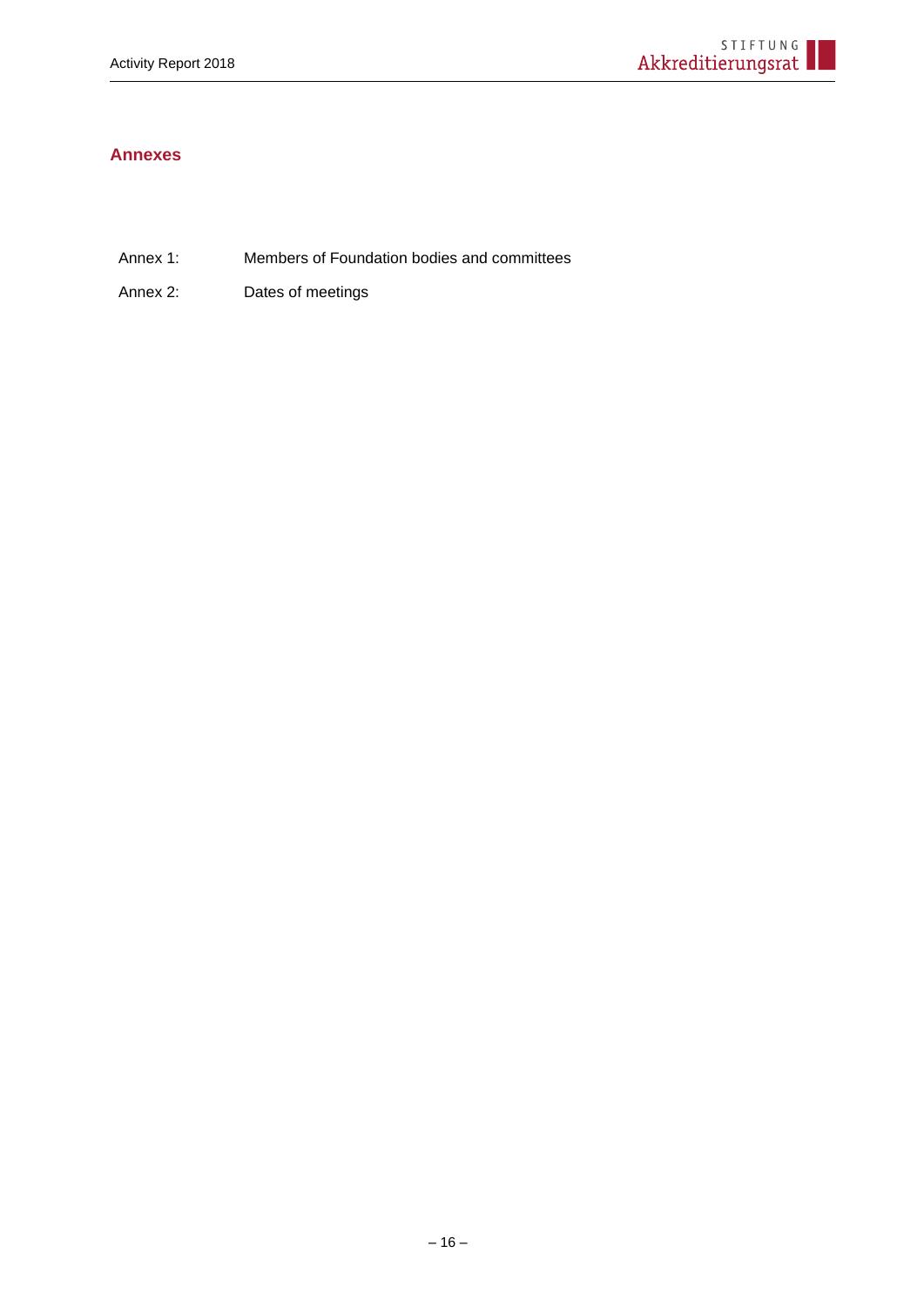#### **Members of Foundation bodies and committees**

**► Members of the Accreditation Council**

*Chairperson (from 20 February 2018)*

Professor Dr. Reinhold R. **Grimm** 

#### *Deputy Chairperson (from 20 February 2018)*

Professor Dr. Holger **Burckhart**, University of Siegen

#### *Higher education institution representatives*

Prof. Dr.-Ing. Hans-Joachim **Bargstädt,** Bauhaus University Weimar Prof. Dr.-Ing. Stefan **Bartels**, Lübeck University of Applied Sciences Prof. Dr. Heike **Faßbender,** Braunschweig University of Technology Prof. Dr. Reinhold **Grimm** Prof. Dr. Petra **Gromann**, Fulda University of Applied Sciences Prof. Dr. Hans-Joachim **Roth**, University of Cologne Prof. Dr. Burkhard **Schmager**, Jena University of Applied Sciences Prof. Dr. Martin **Ullrich**, Nuremberg University of Music

### *German Rectors' Conference representatives*

Professor Dr. Holger **Burckhart**, University of Siegen

#### *states representatives*

Jürgen **Gerber**, *Ministerialdirigent*, Baden-Württemberg Ministry of Science, Research and Art Daniel **Köfer**, *leitender Ministerialrat*, Hesse Ministry of Science and Art (from 2 November 2018) Dr. Michael **Lehmann**, Saxony-Anhalt Ministry of Economy, Science and Digitalisation Barbara **Lüddeke**, *leitende Ministerialrätin*, Bavarian Ministry of Education and Culture, Science and Art (to 2 November 2018)

Dr. Dietmar **Möhler**, *Ministerialdirigent*, North Rhine-Westphalia Ministry of Culture and Science (to 12 June 2018)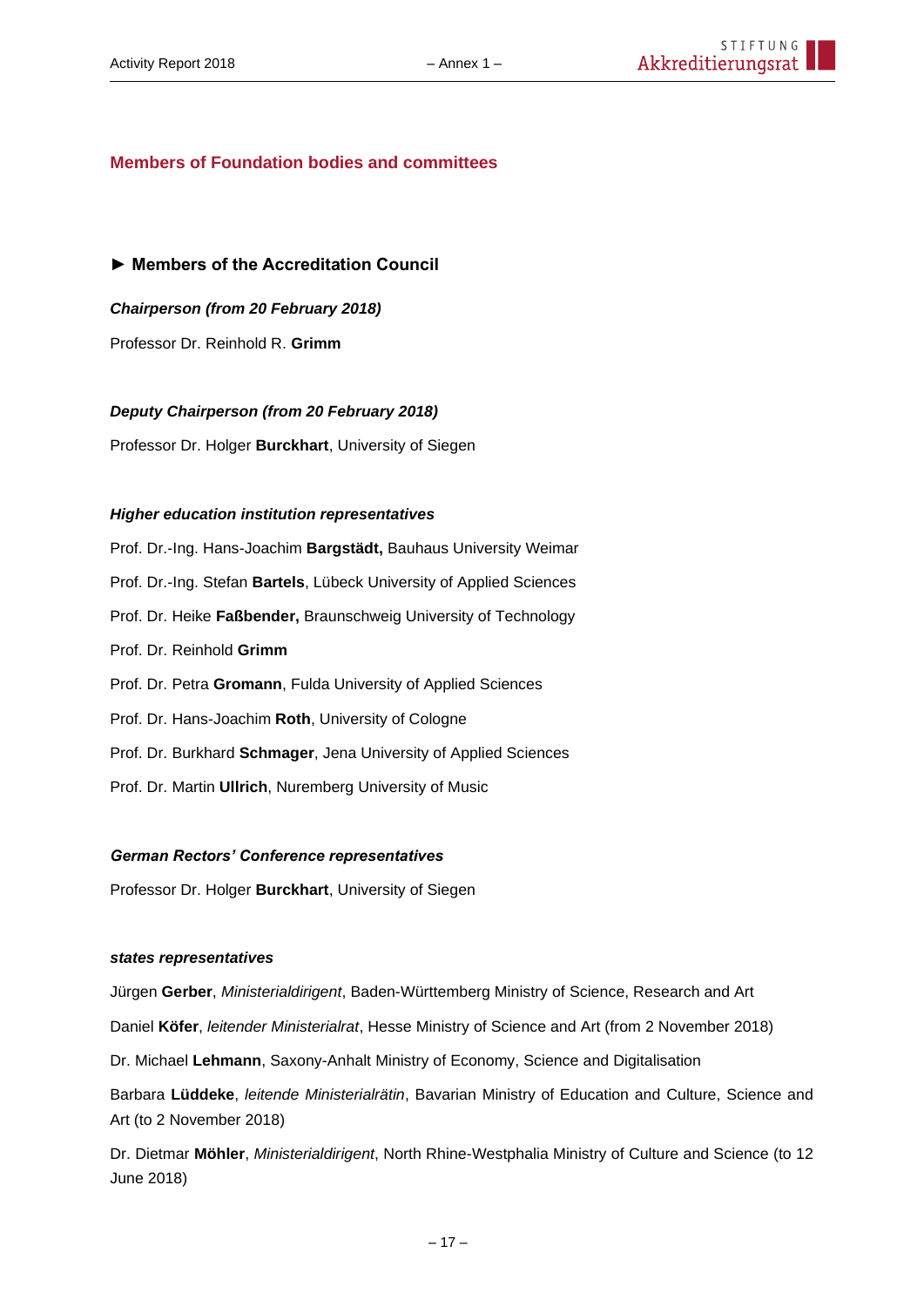Ralf **Thönnissen**, *Ministerialdirigent*, North Rhine-Westphalia Ministry of Culture and Science (from 12 June 2018)

#### *Representatives of professional practice*

Dr. h.c. Josef **Beutelmann**, Chairman of the Supervisory Board of Barmenia Versicherungen

Dr. Christina **Gommlich**, Senior Manager Economic, Trade & Social Policy Corporate Communications & Government Relations, BASF SE

Dr. Andreas **Keller**, Vice-President, German Trade Union for Education and Research (GEW)

Dr. Hans Jürgen **Urban**, Executive Board, Metal Workers' Trade Union (IG Metall)

Jörg **Wollny**, Brandenburg Ministry of the Interior and for Municipal Affairs

#### *Students*

Franziska **Raudonat**, University of Kaiserslautern

Tillman **Schade**, CAU Kiel

#### *International representatives*

Prof. Dr. Tilmann **Märk,** University of Innsbruck Professor Dr. Martine **Rahier**, Rector of the University of Neuchâtel

#### *Agency representatives (in advisory capacity)*

Professor Dr. Reinhard **Zintl**, Otto-Friedrich University Bamberg (emer.)

#### **► Members of the Foundation Council**

#### *Chairperson*

Dr. Eva **Gümbel**, *Staatsrätin*, Hamburg Ministry of Science and Research

#### *Deputy Chairperson*

Dr. Jens-Peter **Gaul,** Secretary-General, German Rectors' Conference

#### *states representatives*

Dr. Eva **Gümbel**, *Staatsrätin*, Hamburg Ministry of Science and Research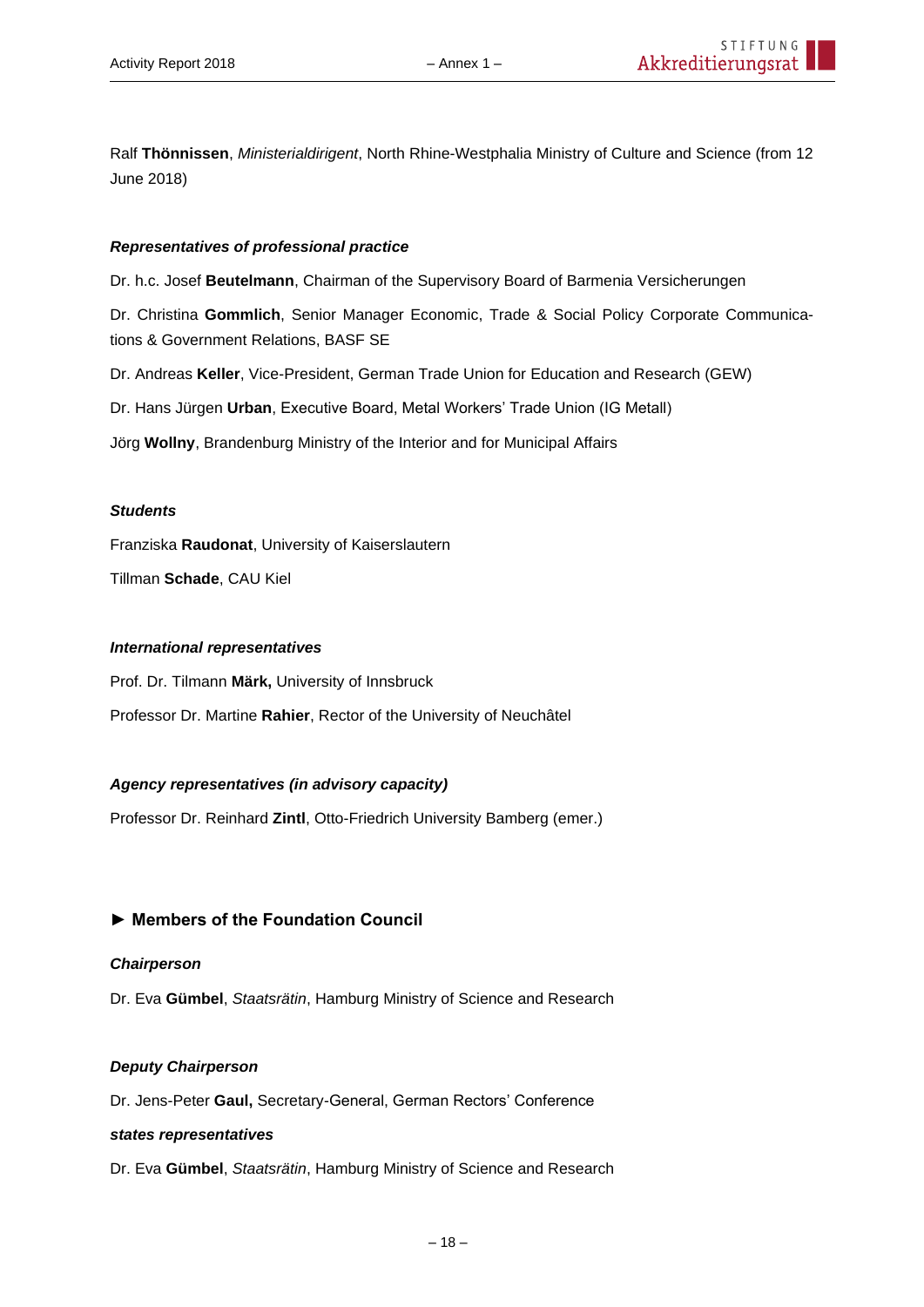Professor Dr. Ulrike **Gutheil**, State Secretary, Brandenburg Ministry of Science, Research and Culture

Dr. Oliver **Grundei**, State Secretary, Schleswig-Holstein Ministry of Education, Science and Culture

Dr. Peter **Müller**, *Ministerialdirektor*, Bavarian Ministry of Science, Research and Art

Sebastian **Schröder**, State Secretary, Mecklenburg-Western Pomerania Ministry of Education, Science and Culture

Annette **Storsberg**, State Secretary, North Rhine-Westphalia Ministry of Culture and Science

#### *Higher education institution representatives*

Prof. Dr. Peter-André **Alt**, President of the German Rectors' Conference (from 11 October 2018) Dr. Jens-Peter **Gaul**, Secretary-General of the German Rectors' Conference Professor Dr. Horst **Hippler**, President of the German Rectors' Conference (to 11 October 2018) Professor Dr. Karim **Khakzar**, President of Fulda University of Applied Sciences Professor Dr. Ulrich **Radtke**, Rector of the University of Duisburg-Essen Prof. Dr. Johanna Eleonore **Weber**, Rector of the University Greifswald

#### **► Members of the Board**

#### *Chairperson*

Professor Dr. Reinhold R. **Grimm**

#### *Members*

Dr. Olaf **Bartz**, Managing Director of the Foundation Accreditation Council Professor Dr. Holger **Burckhart**, University of Siegen Professor Dr. Reinhold R. **Grimm**

#### **► Appeals Commission**

The Accreditation Council has not yet appointed members of the Appeals Commission in 2018.

#### **► Statutes Working Group**

Prof. Dr.-Ing. Hans-Joachim **Bargstädt,** Bauhaus University Weimar Prof. Dr. Heike **Faßbender,** Braunschweig University of Technology Timo **Gayer**, IG Metall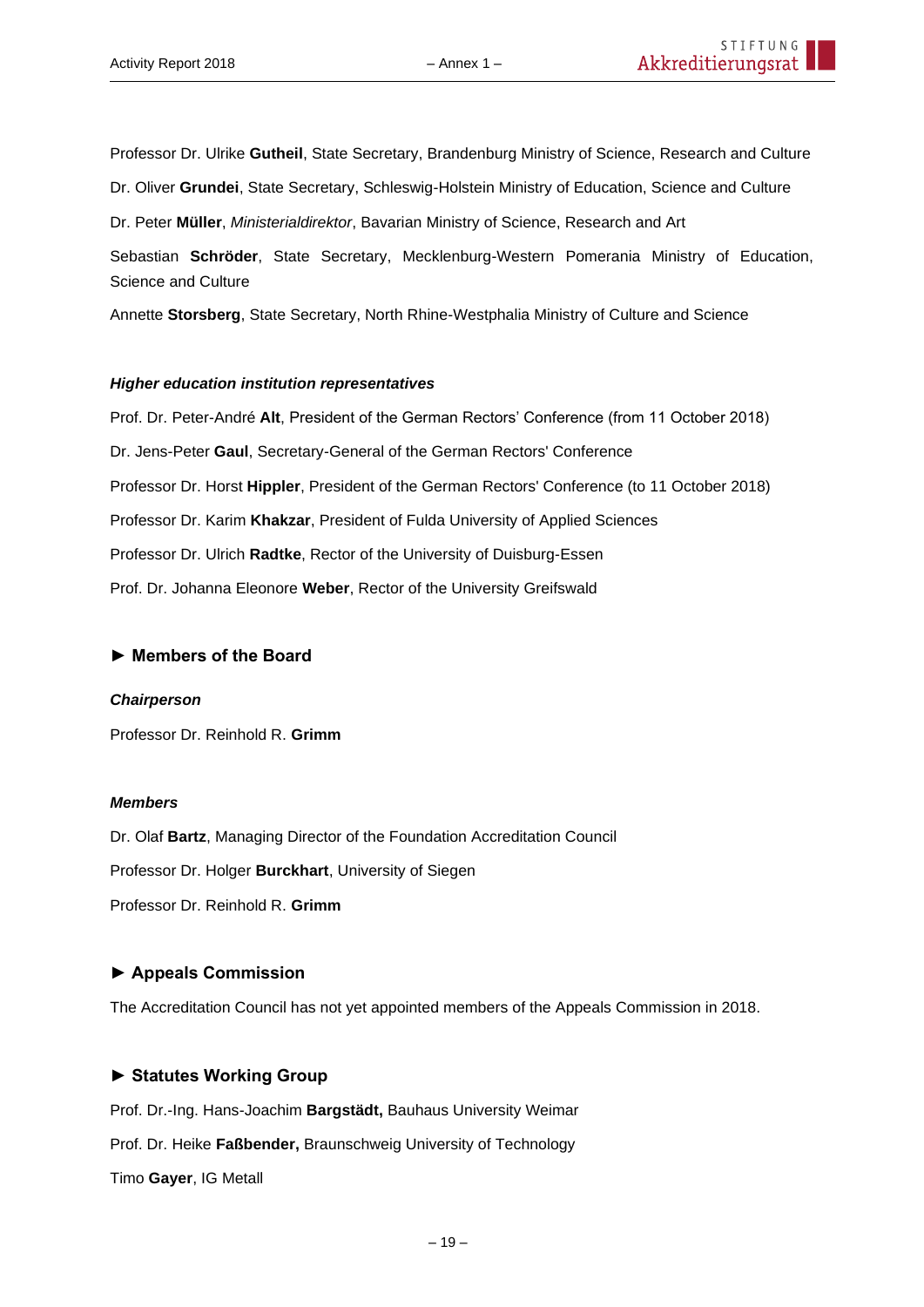Professor Dr. Reinhold R. **Grimm**  Dr. Verena **Kloeters**, AQAS Dr. Michael **Lehmann**, Saxony-Anhalt Ministry of Economy, Science and Digitalisation Barbara **Michalk**, German Rectors' Conference Professor Dr. Martine **Rahier**, Rector of the University of Neuchâtel Georg **Reschauer**, AHPGS Tillman **Schade**, CAU Kiel

#### **► Report Structure Working Group**

Prof. Dr.-Ing. Stefan **Bartels**, Lübeck University of Applied Sciences Prof. Dr. Kerstin **Fink**, FIBAA Prof. Dr. Reinhold **Grimm** Prof. Dr. Petra **Gromann**, Fulda University of Applied Sciences Jürgen **Gerber**, *Ministerialdirigent*, Baden-Württemberg Ministry of Science, Research and Art Barbara **Lüddeke**, *leitende Ministerialrätin*, Bavarian Ministry of Education and Culture, Science and Art (to 2 November 2018) Franziska **Raudonat**, University of Kaiserslautern Dr. Isabel **Rohner**, BDA Prof. Dr. Tilmann **Märk,** University of Innsbruck Barbara **Michalk**, German Rectors' Conference Professor Dr. Martine **Rahier**, Rector of the University of Neuchâtel Henning **Schäfer**, ZEvA **► Rules of Procedure Working Group**

Michael **Ficker**, North Rhine-Westphalia Ministry of Culture and Science Jürgen **Gerber**, *Ministerialdirigent*, Baden-Württemberg Ministry of Science, Research and Art Prof. Dr. Reinhold **Grimm** Prof. Dr. Petra **Gromann**, Fulda University of Applied Sciences Dr. Stefan **Handke**, ACQUIN Franziska **Raudonat**, University of Kaiserslautern Dr. Isabel **Rohner**, BDA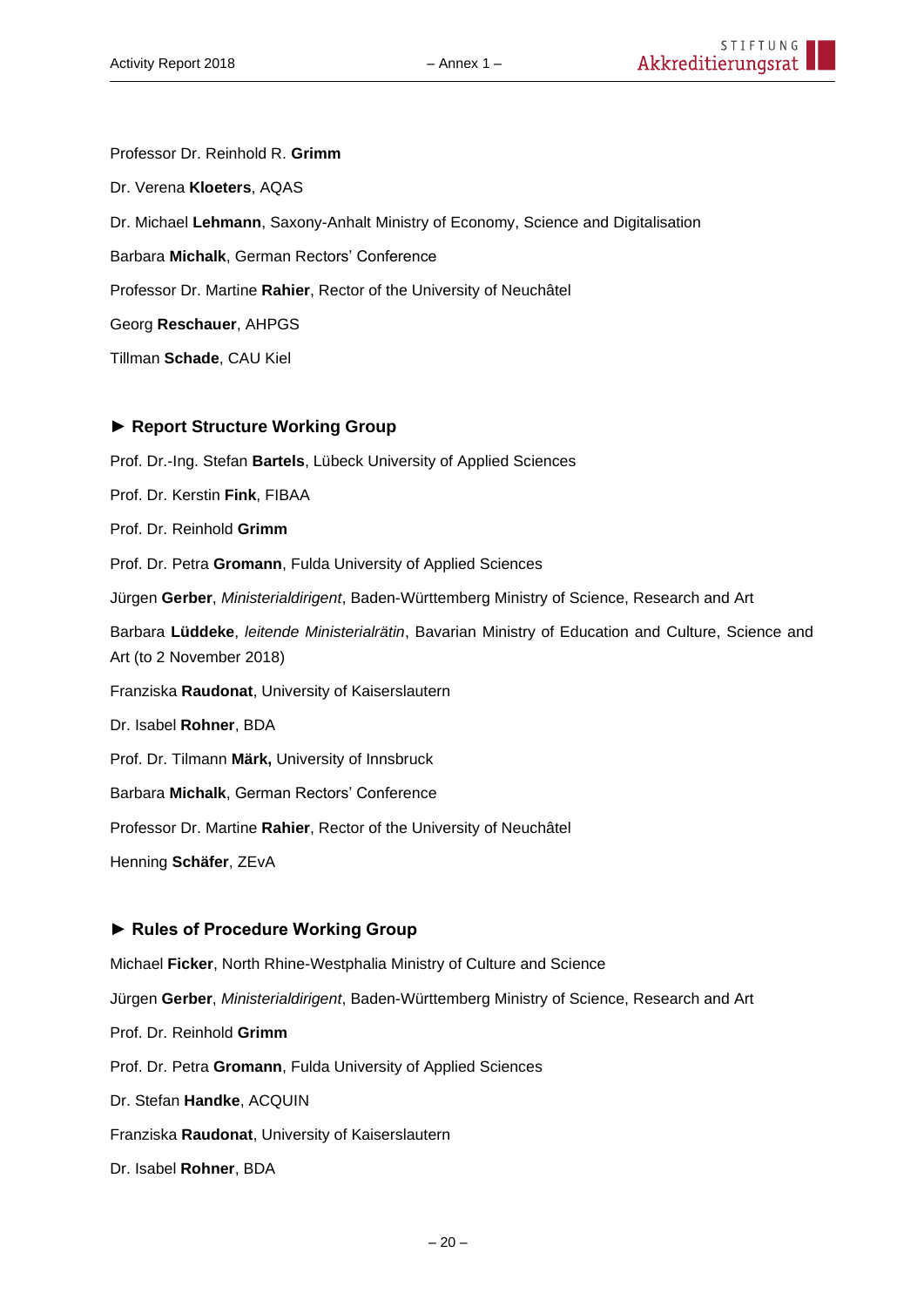Prof. Dr. Hans-Joachim **Roth**, University of Cologne

Stefani **Sunday**, GEW

Prof. Dr. Burkhard **Schmager**, Jena University of Applied Sciences

Ralf **Thönnissen**, *Ministerialdirigent*, North Rhine-Westphalia Ministry of Culture and Science